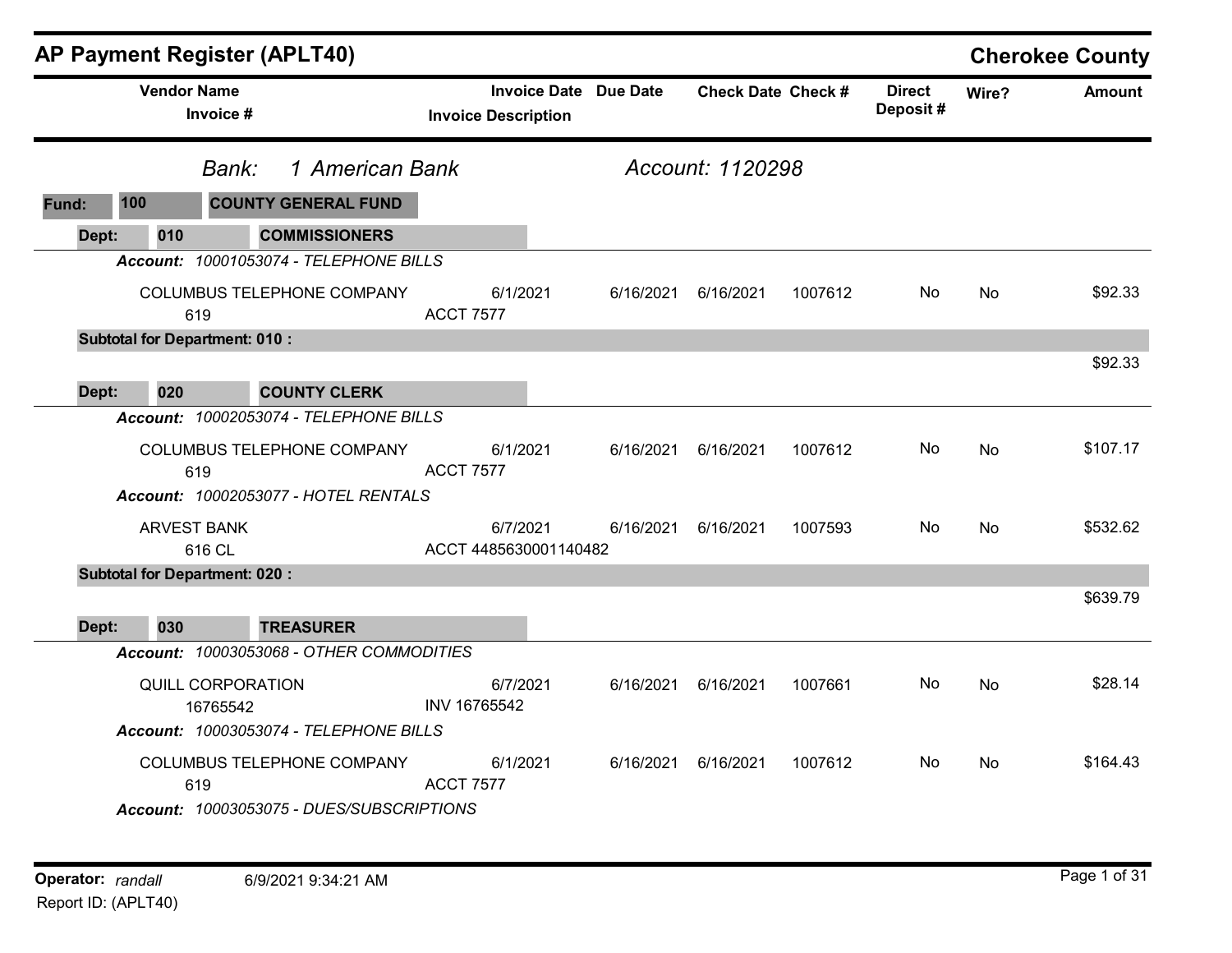| <b>Vendor Name</b><br>Invoice #                                                    | <b>Invoice Date Due Date</b><br><b>Invoice Description</b> | <b>Check Date Check #</b> | <b>Direct</b><br>Deposit# | Wire?     | <b>Amount</b> |
|------------------------------------------------------------------------------------|------------------------------------------------------------|---------------------------|---------------------------|-----------|---------------|
| POSTMASTER GENERAL<br>616 TR<br><b>Account: 10003053299 - S.P.A.R.K Planning</b>   | 6/7/2021<br>6/16/2021<br>YEARLY BOX 149 RENTAL             | 6/16/2021<br>1007654      | No                        | <b>No</b> | \$150.00      |
| <b>QUILL CORPORATION</b><br>16740251                                               | 6/7/2021<br>6/16/2021<br>INV 16740251                      | 6/16/2021                 | 1007661<br>No             | <b>No</b> | \$379.99      |
| <b>ARVEST BANK</b><br>616 TR                                                       | 6/8/2021<br>6/16/2021<br>ACCT 4485-6300-0114-1925          | 6/16/2021<br>1007594      | No.                       | No        | \$210.97      |
| QUILL CORPORATION<br>16754080                                                      | 6/7/2021<br>6/16/2021<br>INV 16754080                      | 6/16/2021<br>1007661      | No.                       | No        | \$251.99      |
| QUILL CORPORATION<br>16740605                                                      | 6/7/2021<br>6/16/2021<br>INV 16740605                      | 6/16/2021                 | No<br>1007661             | <b>No</b> | \$119.97      |
| QUILL CORPORATION<br>16737241                                                      | 6/7/2021<br>6/16/2021<br>INV 16737241                      | 6/16/2021<br>1007661      | No.                       | No        | \$280.96      |
| QUILL CORPORATION<br>16745652                                                      | 6/7/2021<br>6/16/2021<br>INV 16745652                      | 1007661<br>6/16/2021      | No                        | <b>No</b> | \$379.99      |
| <b>Subtotal for Department: 030:</b>                                               |                                                            |                           |                           |           |               |
| Dept:<br>040<br><b>ATTORNEY</b><br>Account: 10004053021 - PRINTING/OFFICE SUPPLIES |                                                            |                           |                           |           | \$1,966.44    |
| ETTINGER'S OFFICE SUPPLY<br>5387570<br>Account: 10004053030 - GASOLINE             | 6/7/2021<br>INV 5387570                                    | 6/16/2021 6/16/2021       | No<br>1007620             | <b>No</b> | \$54.48       |
| <b>ARVEST BANK</b><br>616 AT<br>Account: 10004053068 - OTHER COMMODITIES           | 6/8/2021<br>ACCT 4485630001141936                          | 6/16/2021 6/16/2021       | 1007593<br>No.            | No        | \$86.64       |
| <b>CULLIGAN OF JOPLIN</b><br>190352                                                | 6/7/2021<br>6/16/2021<br><b>INV 190352</b>                 | 6/16/2021                 | 1007618<br>No.            | No        | \$7.20        |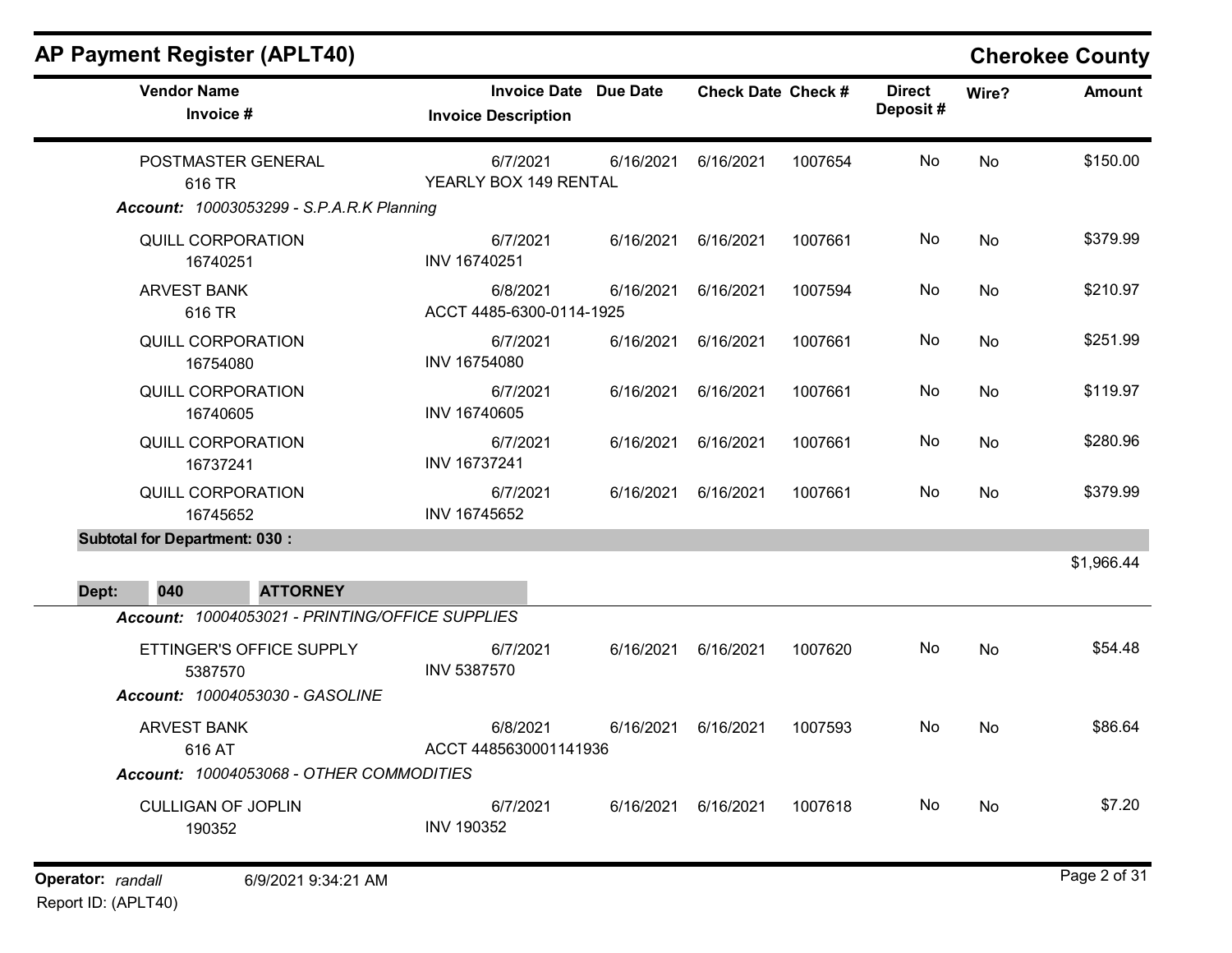### AP Payment Register (APLT40) Cherokee County Vendor Name **Invoice Date Due Date** Check Date Check Date Check Date Check Date Check Date Check Date Check Date Invoice # **Check Date Check #** Invoice Description Direct Wire? Amount Deposit # CULLIGAN OF JOPLIN 189728 6/7/2021 6/16/2021 6/16/2021 1007618 No \$7.20 INV 189728 No CULLIGAN OF JOPLIN 190791 6/7/2021 6/16/2021 6/16/2021 1007618 No \$6.50 INV 190791 No Account: 10004053074 - TELEPHONE BILLS COLUMBUS TELEPHONE COMPANY 619 6/1/2021 6/16/2021 6/16/2021 1007612 No \$301.30 ACCT 7577 No Account: 10004053075 - DUES/SUBSCRIPTIONS ARVEST BANK 616 AT1 6/8/2021 6/16/2021 6/16/2021 1007593 No \$190.00 ACCT 4485630001141951 No ARVEST BANK 616 AT2 6/8/2021 6/16/2021 6/16/2021 1007593 No \$38.00 ACCT 4485630001141977 No Account: 10004053089 - OTHER CONTRACTUAL ARVEST BANK 616 AT1 6/8/2021 6/16/2021 6/16/2021 1007593 No \$273.98 ACCT 4485630001141951 No VERIZON WIRELESS 9879912318 6/7/2021 6/16/2021 6/16/2021 1007676 No \$80.02 INV 9879912318 No THOMSON REUTERS - WEST 844442793 6/7/2021 6/16/2021 6/16/2021 1007670 No \$301.74 INV 844442793 No Subtotal for Department: 040 : \$1,347.06 Dept: 050 REGISTER OF DEEDS Account: 10005053074 - UTILITIES/TELEPHONE BILLS COLUMBUS TELEPHONE COMPANY 619 6/1/2021 6/16/2021 6/16/2021 1007612 No \$97.97 ACCT 7577 No

Account: 10005053331 - PASSPORT & PHOTO EXPENSES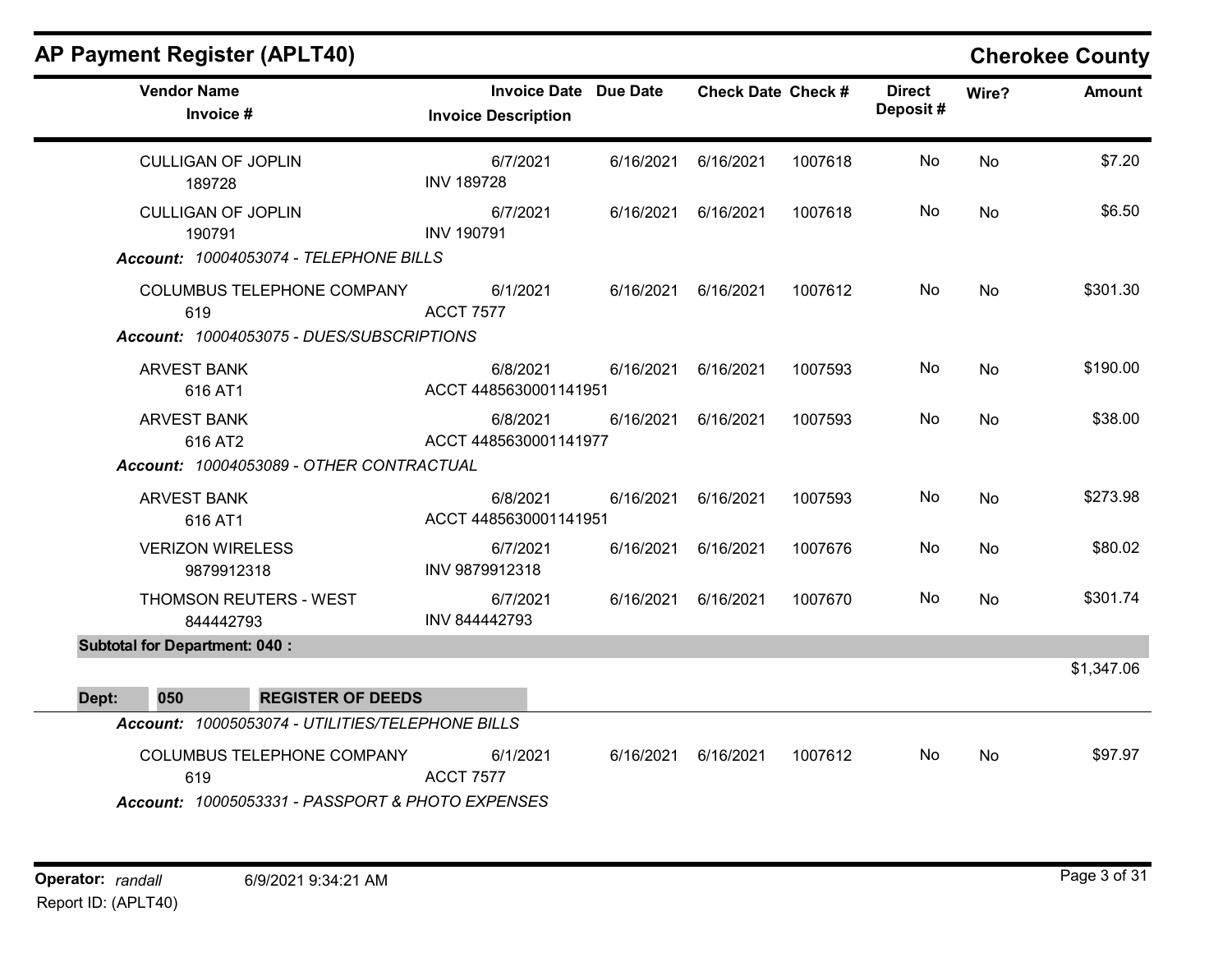|       |                                      | <b>AP Payment Register (APLT40)</b>                                          |                                   |                              |                           |         |                           |           | <b>Cherokee County</b> |
|-------|--------------------------------------|------------------------------------------------------------------------------|-----------------------------------|------------------------------|---------------------------|---------|---------------------------|-----------|------------------------|
|       | <b>Vendor Name</b><br>Invoice #      |                                                                              | <b>Invoice Description</b>        | <b>Invoice Date Due Date</b> | <b>Check Date Check #</b> |         | <b>Direct</b><br>Deposit# | Wire?     | <b>Amount</b>          |
|       | <b>ARVEST BANK</b><br>616 ROD        |                                                                              | 6/7/2021<br>ACCT 4485630001141852 | 6/16/2021                    | 6/16/2021                 | 1007593 | No                        | <b>No</b> | \$71.90                |
|       | <b>Subtotal for Department: 050:</b> |                                                                              |                                   |                              |                           |         |                           |           | \$169.87               |
| Dept: | 060                                  | <b>SHERIFF &amp; JAIL</b><br>Account: 10006053021 - PRINTING/OFFICE SUPPLIES |                                   |                              |                           |         |                           |           |                        |
|       | <b>ARVEST BANK</b><br>616 SH5        |                                                                              | 6/8/2021<br>ACCT 4485630001141712 | 6/16/2021                    | 6/16/2021                 | 1007594 | No                        | <b>No</b> | \$166.99               |
|       | <b>ARVEST BANK</b><br>616 SH         |                                                                              | 6/8/2021<br>ACCT 4485638000228604 | 6/16/2021                    | 6/16/2021                 | 1007593 | No                        | <b>No</b> | \$59.20                |
|       | <b>ARVEST BANK</b><br>616 SH3        |                                                                              | 6/8/2021<br>ACCT 4485630001141605 | 6/16/2021                    | 6/16/2021                 | 1007593 | No                        | <b>No</b> | \$85.96                |
|       | <b>QUILL CORPORATION</b><br>16767398 |                                                                              | 5/27/2021<br>INV 16767398         | 6/16/2021                    | 6/16/2021                 | 1007661 | No                        | No        | \$131.60               |
|       | <b>QUILL CORPORATION</b><br>16765911 |                                                                              | 5/27/2021<br>inv 16765911         | 6/16/2021                    | 6/16/2021                 | 1007661 | No                        | <b>No</b> | \$18.93                |
|       | <b>CINTAS CORP</b><br>8405138192     |                                                                              | 5/27/2021<br>INV 8405138192       | 6/16/2021                    | 6/16/2021                 | 1007605 | No                        | <b>No</b> | \$348.50               |
|       | <b>CINTAS CORP</b><br>8405146822     |                                                                              | 6/2/2021<br>INV 8405146822        | 6/16/2021                    | 6/16/2021                 | 1007605 | No                        | No        | \$354.81               |
|       | <b>QUILL CORPORATION</b><br>16765991 |                                                                              | 5/27/2021<br>INV 16765991         | 6/16/2021                    | 6/16/2021                 | 1007661 | No                        | <b>No</b> | \$44.78                |
|       |                                      | Account: 10006053022 - EMPLOYEE UNIFORMS/ACCESSORIES                         |                                   |                              |                           |         |                           |           |                        |
|       | <b>ARVEST BANK</b><br>616 SH2        |                                                                              | 6/8/2021<br>ACCT 4485630001141696 | 6/16/2021                    | 6/16/2021                 | 1007593 | No                        | <b>No</b> | \$86.57                |
|       | 118549                               | SOUTHERN UNIFORM & EQUIPMENT                                                 | 6/2/2021<br><b>INV 118549</b>     | 6/16/2021                    | 6/16/2021                 | 1007665 | No.                       | No        | \$15.30                |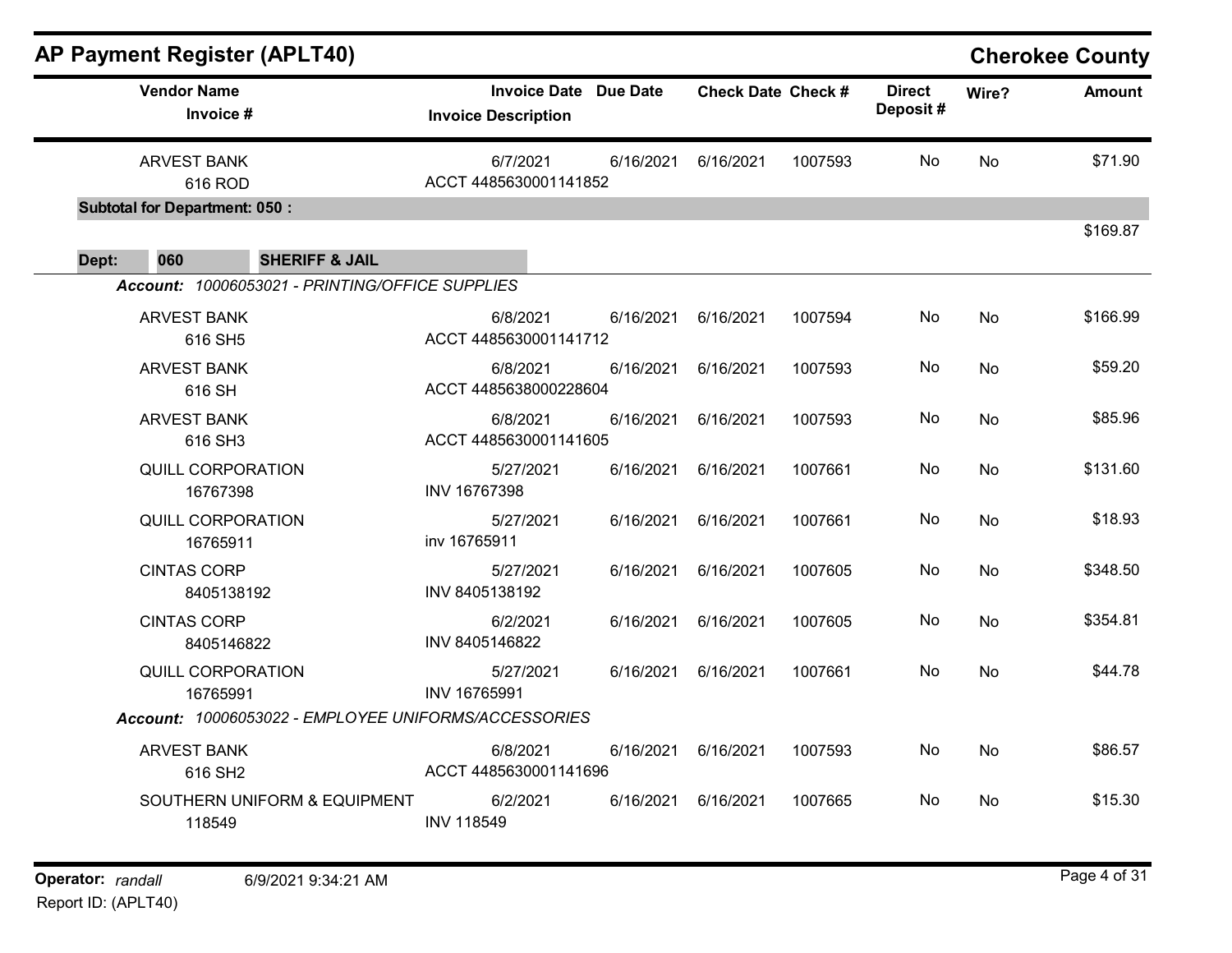|  | AP Payment Register (APLT40) |  |
|--|------------------------------|--|
|  |                              |  |

### **Cherokee County**

| <b>Vendor Name</b><br>Invoice #                                                        | <b>Invoice Date Due Date</b><br><b>Invoice Description</b> |           | <b>Check Date Check #</b> |         | <b>Direct</b><br>Deposit# | Wire?     | <b>Amount</b> |
|----------------------------------------------------------------------------------------|------------------------------------------------------------|-----------|---------------------------|---------|---------------------------|-----------|---------------|
| SOUTHERN UNIFORM & EQUIPMENT<br>118546<br>Account: 10006053025 - PARTS/VEHICLE REPAIRS | 6/2/2021<br><b>INV 118546</b>                              | 6/16/2021 | 6/16/2021                 | 1007665 | No                        | No        | \$820.22      |
| FULL SERVICE AUTOMOTIVE<br>616                                                         | 5/27/2021<br><b>W/S CHIP REPAIR</b>                        | 6/16/2021 | 6/16/2021                 | 1007626 | No                        | No        | \$60.00       |
| NATALINIS AUTOMOTIVE<br>773413                                                         | 6/2/2021<br><b>INV 773413</b>                              | 6/16/2021 | 6/16/2021                 | 1007648 | No                        | No        | \$199.99      |
| NATALINIS AUTOMOTIVE<br>772811                                                         | 5/27/2021<br><b>INV 772811</b>                             | 6/16/2021 | 6/16/2021                 | 1007648 | No                        | No        | \$42.10       |
| NATALINIS AUTOMOTIVE<br>772708                                                         | 6/1/2021<br><b>INV 772708</b>                              | 6/16/2021 | 6/16/2021                 | 1007648 | No.                       | <b>No</b> | \$241.93      |
| NATALINIS AUTOMOTIVE<br>773820                                                         | 6/8/2021<br><b>INV 773820</b>                              | 6/16/2021 | 6/16/2021                 | 1007646 | No.                       | No        | \$83.40       |
| NATALINIS AUTOMOTIVE<br>773671                                                         | 6/4/2021<br><b>INV 773671</b>                              | 6/16/2021 | 6/16/2021                 | 1007646 | No.                       | No        | \$193.43      |
| <b>ARVEST BANK</b><br>774051                                                           | 6/8/2021<br><b>ACCT 774051</b>                             | 6/16/2021 | 6/16/2021                 | 1007594 | No                        | No        | \$20.78       |
| <b>BEACON TIRE</b><br>60054010                                                         | 6/7/2021<br>INV 60054010                                   | 6/16/2021 | 6/16/2021                 | 1007595 | No                        | No        | \$268.38      |
| NATALINIS AUTOMOTIVE<br>773694                                                         | 6/4/2021<br><b>INV 773694</b>                              | 6/16/2021 | 6/16/2021                 | 1007646 | No                        | No        | \$33.18       |
| NATALINIS AUTOMOTIVE<br>773578                                                         | 6/2/2021<br><b>INV 773578</b>                              | 6/16/2021 | 6/16/2021                 | 1007646 | No                        | No        | \$19.14       |
| NATALINIS AUTOMOTIVE<br>773794                                                         | 6/7/2021<br><b>INV 773794</b>                              | 6/16/2021 | 6/16/2021                 | 1007646 | No.                       | No        | \$144.68      |
| Account: 10006053030 - GASOLINE                                                        |                                                            |           |                           |         |                           |           |               |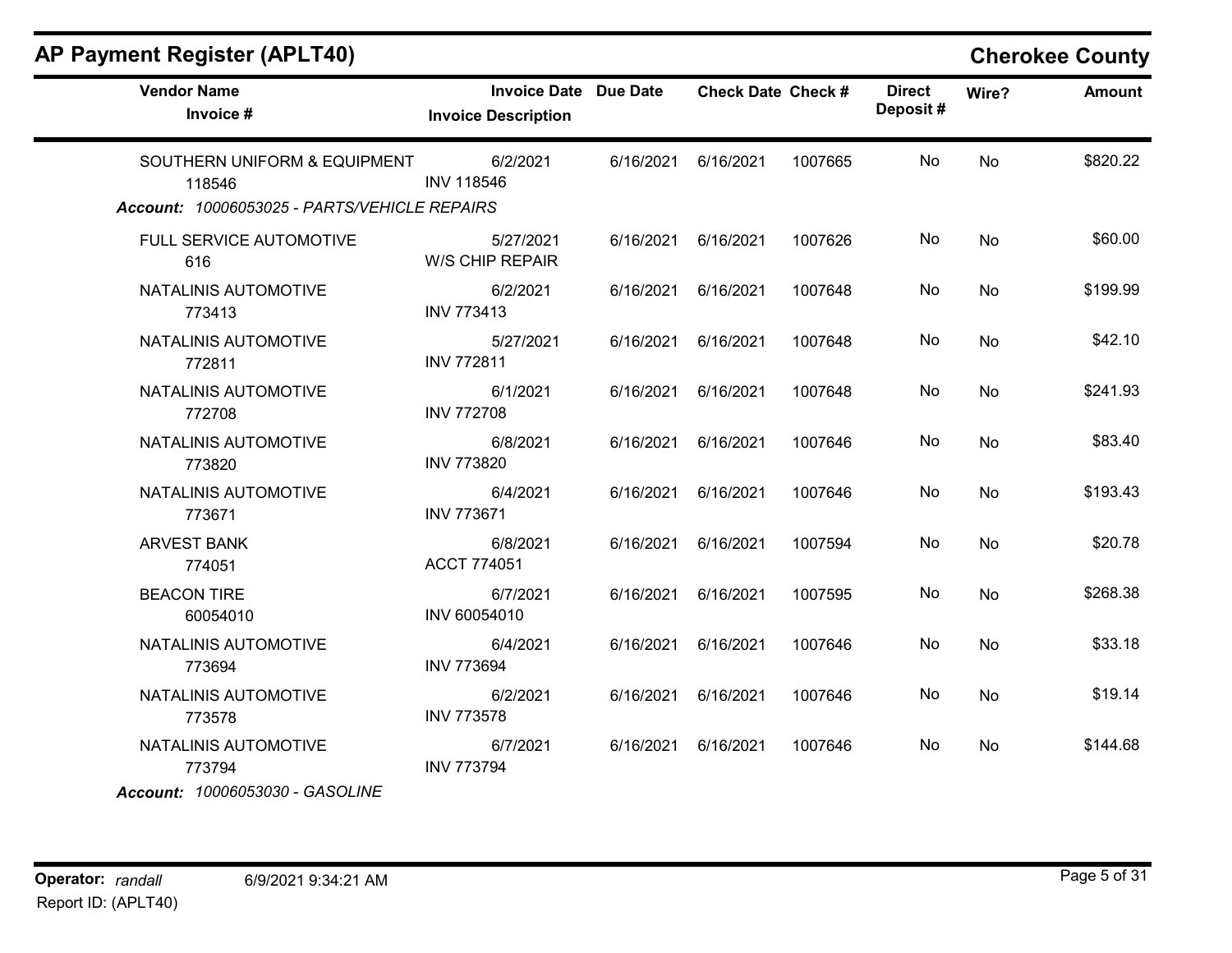| <b>AP Payment Register (APLT40)</b>                                        |                   |                                                            |           |                           |         |                           |           | <b>Cherokee County</b> |
|----------------------------------------------------------------------------|-------------------|------------------------------------------------------------|-----------|---------------------------|---------|---------------------------|-----------|------------------------|
| <b>Vendor Name</b><br>Invoice #                                            |                   | <b>Invoice Date Due Date</b><br><b>Invoice Description</b> |           | <b>Check Date Check #</b> |         | <b>Direct</b><br>Deposit# | Wire?     | <b>Amount</b>          |
| <b>ARVEST BANK</b><br>616 SH <sub>2</sub>                                  |                   | 6/8/2021<br>ACCT 4485630001141696                          | 6/16/2021 | 6/16/2021                 | 1007593 | No                        | No        | \$86.95                |
| <b>ARVEST BANK</b><br>616 SH4                                              |                   | 6/8/2021<br>ACCT 4485630001141670                          | 6/16/2021 | 6/16/2021                 | 1007593 | No.                       | No        | \$76.58                |
| <b>ARVEST BANK</b><br>616 SH4<br>Account: 10006053031 - DIESEL FUEL        | <b>CREDIT</b>     | 6/8/2021                                                   | 6/16/2021 | 6/16/2021                 | 1007593 | No                        | <b>No</b> | (\$13.46)              |
| <b>ARVEST BANK</b><br>616 SH <sub>2</sub>                                  |                   | 6/8/2021<br>ACCT 4485630001141696                          |           | 6/16/2021 6/16/2021       | 1007593 | No.                       | No        | \$43.39                |
| <b>ARVEST BANK</b><br>616 SH<br>Account: 10006053040 - JANITORIAL SUPPLIES |                   | 6/8/2021<br>ACCT 4485638000228604                          |           | 6/16/2021 6/16/2021       | 1007593 | No                        | No        | \$43.39                |
| <b>HENRY KRAFT INC</b><br>404362                                           | <b>INV 404362</b> | 5/27/2021                                                  | 6/16/2021 | 6/16/2021                 | 1007629 | No                        | No        | \$467.94               |
| Account: 10006053068 - OTHER COMMODITIES                                   |                   |                                                            |           |                           |         |                           |           |                        |
| PATRIOT K-9 TRAINING, LLC<br>$12 \overline{ }$                             | <b>INV 12</b>     | 6/3/2021                                                   | 6/16/2021 | 6/16/2021                 | 1007653 | No                        | No        | \$150.00               |
| <b>FARMERS COOPERATIVE ASSOCIATION</b><br>303037                           | <b>INV 303037</b> | 6/2/2021                                                   | 6/16/2021 | 6/16/2021                 | 1007621 | No                        | No        | \$27.52                |
| <b>ARVEST BANK</b><br>616 SH3                                              |                   | 6/8/2021<br>ACCT 4485630001141605                          | 6/16/2021 | 6/16/2021                 | 1007593 | No.                       | No        | \$67.31                |
| Account: 10006053071 - COMMUNICATIONS                                      |                   |                                                            |           |                           |         |                           |           |                        |
| BROOKS-JEFFREY MARKETING, INC<br>199370                                    | <b>INV 199370</b> | 5/27/2021                                                  | 6/16/2021 | 6/16/2021                 | 1007600 | No                        | <b>No</b> | \$24.00                |
| Account: 10006053072 - GAS, ELECTRIC, WATER                                |                   |                                                            |           |                           |         |                           |           |                        |
| <b>CITY OF COLUMBUS</b><br>616 SH                                          |                   | 6/2/2021<br>ACCT 09-52410-01                               | 6/16/2021 | 6/16/2021                 | 1007607 | No.                       | No        | \$120.00               |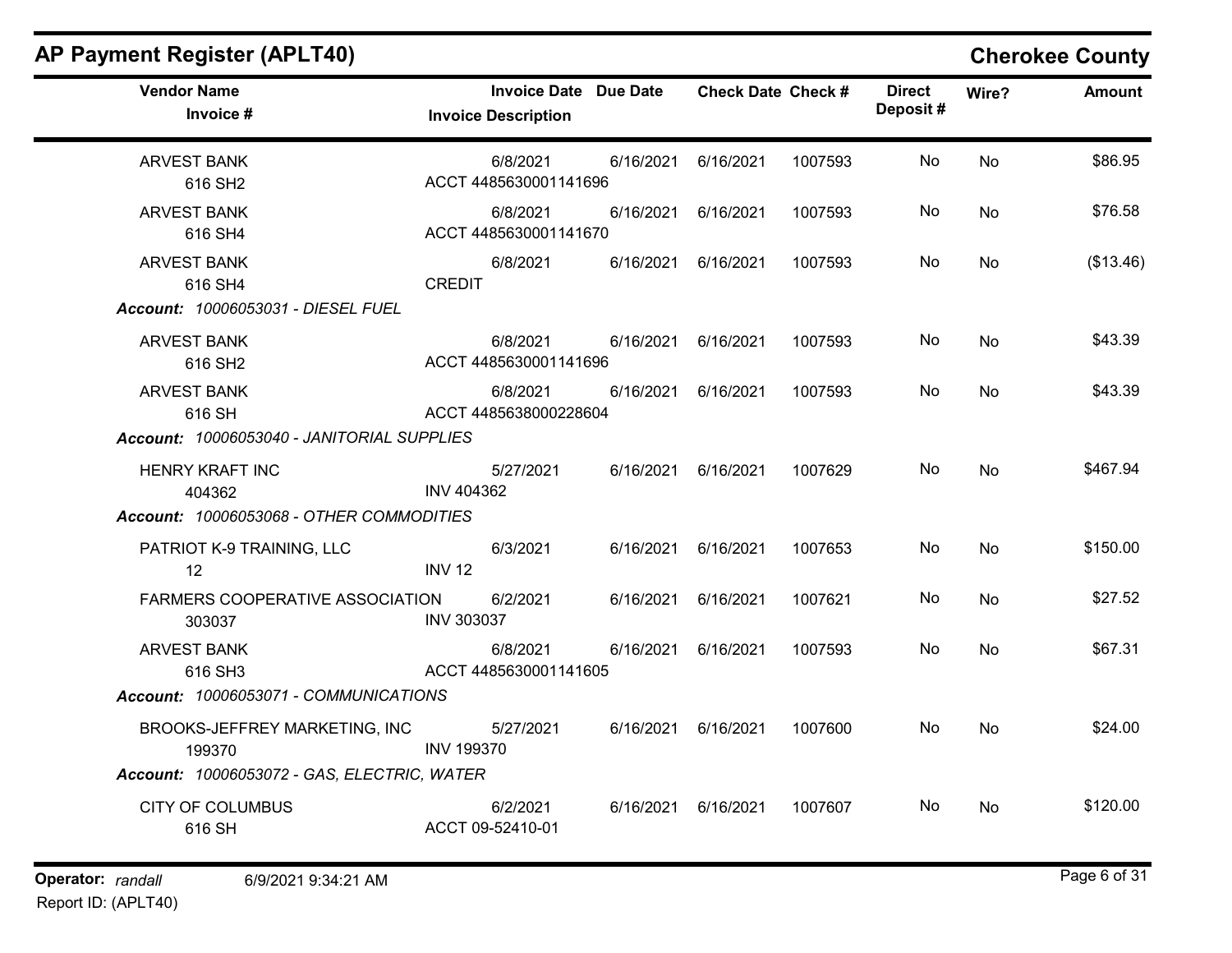| <b>AP Payment Register (APLT40)</b>                   |                    |                                                            |           |                           |         |                           |           | <b>Cherokee County</b> |
|-------------------------------------------------------|--------------------|------------------------------------------------------------|-----------|---------------------------|---------|---------------------------|-----------|------------------------|
| <b>Vendor Name</b><br>Invoice #                       |                    | <b>Invoice Date Due Date</b><br><b>Invoice Description</b> |           | <b>Check Date Check #</b> |         | <b>Direct</b><br>Deposit# | Wire?     | <b>Amount</b>          |
| Account: 10006053073 - TRANSPORTATION                 |                    |                                                            |           |                           |         |                           |           |                        |
| <b>ARVEST BANK</b><br>616 SH <sub>2</sub>             |                    | 6/8/2021<br>ACCT 4485630001141696                          | 6/16/2021 | 6/16/2021                 | 1007593 | No.                       | No        | \$13.96                |
| <b>ARVEST BANK</b><br>616 SH <sub>2</sub>             |                    | 6/8/2021<br>ACCT 4485630001141696                          | 6/16/2021 | 6/16/2021                 | 1007593 | No                        | No        | \$336.89               |
| <b>ARVEST BANK</b><br>616 SH <sub>2</sub>             |                    | 6/8/2021<br>ACCT 4485630001141696                          |           | 6/16/2021 6/16/2021       | 1007593 | No.                       | No        | \$20.50                |
| Account: 10006053074 - TELEPHONE BILLS                |                    |                                                            |           |                           |         |                           |           |                        |
| COLUMBUS TELEPHONE COMPANY<br>616 SH                  | <b>ACCT 2963</b>   | 6/2/2021                                                   | 6/16/2021 | 6/16/2021                 | 1007612 | No.                       | No        | \$1,509.12             |
| CRAW-KAN TELEPHONE COOPERATIVE INC 6/3/2021<br>616 SH | <b>ACCT 121787</b> |                                                            | 6/16/2021 | 6/16/2021                 | 1007617 | No                        | <b>No</b> | \$42.99                |
| Account: 10006053076 - PROFESSIONAL SERVICES          |                    |                                                            |           |                           |         |                           |           |                        |
| <b>NATIONWIDE</b><br>616                              |                    | 6/3/2021<br>ACCT 296273695/SURETY BOND                     | 6/16/2021 | 6/16/2021                 | 1007649 | No                        | No        | \$50.00                |
| Account: 10006053080 - MAINTENANCE/BLDGS & GROUNDS    |                    |                                                            |           |                           |         |                           |           |                        |
| <b>ARVEST BANK</b><br>616 SH2                         |                    | 6/8/2021<br>ACCT 4485630001141696                          | 6/16/2021 | 6/16/2021                 | 1007593 | No                        | <b>No</b> | \$82.83                |
| H & S CONTRACTING<br>616                              |                    | 6/2/2021<br>PLUMBING SERVICE                               | 6/16/2021 | 6/16/2021                 | 1007627 | No                        | <b>No</b> | \$2,435.13             |
| Account: 10006053083 - EQUIPMENT LEASE/RENTAL         |                    |                                                            |           |                           |         |                           |           |                        |
| COPY PRODUCTS INC<br>373286                           | <b>INV 373286</b>  | 5/27/2021                                                  |           | 6/16/2021 6/16/2021       | 1007615 | No.                       | <b>No</b> | \$56.75                |
| Account: 10006053088 - CLASSES/TRAINING FEES          |                    |                                                            |           |                           |         |                           |           |                        |
| <b>ARVEST BANK</b><br>616 SH                          |                    | 6/8/2021<br>ACCT 4485638000228604                          | 6/16/2021 | 6/16/2021                 | 1007593 | No.                       | No        | \$498.45               |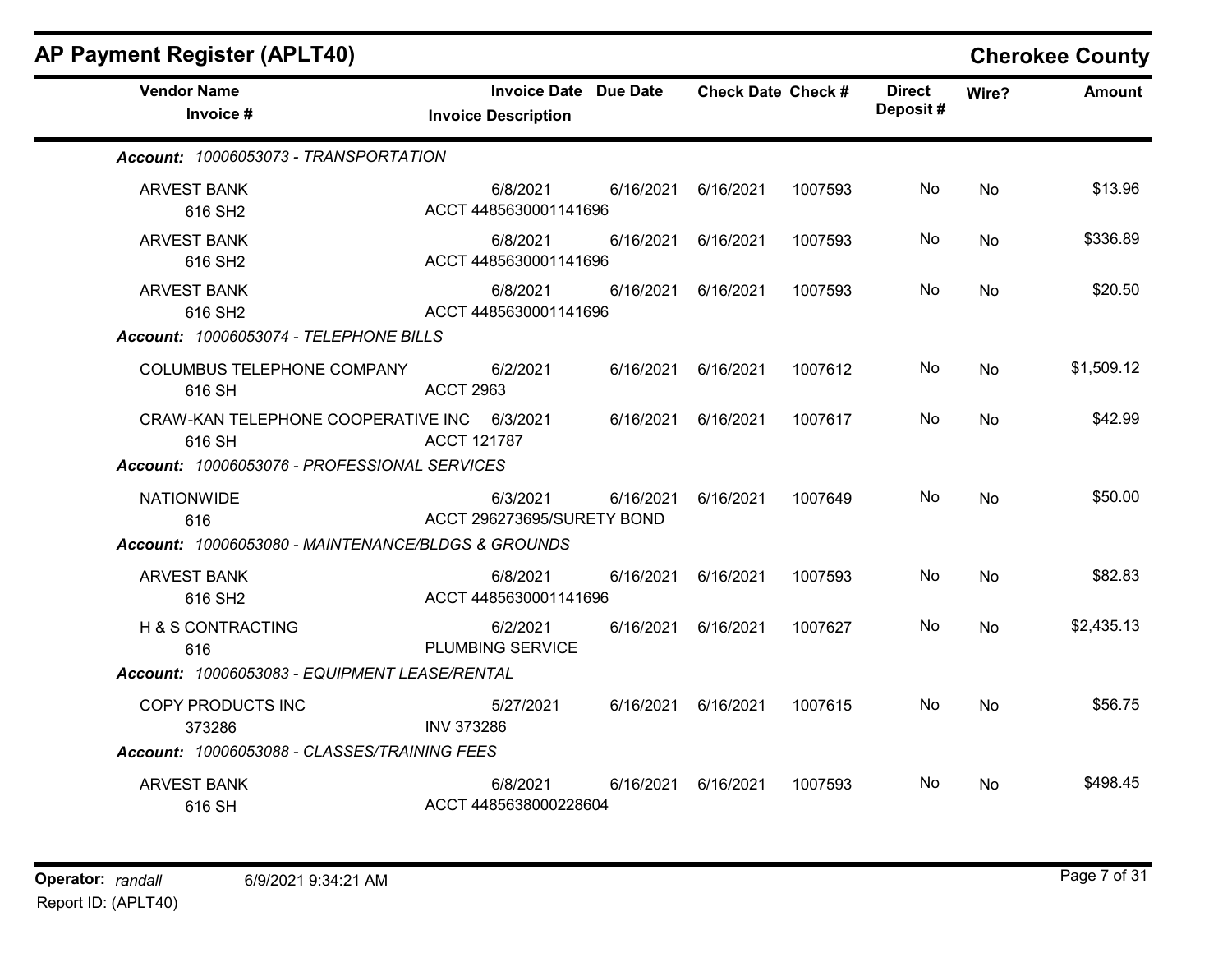| <b>AP Payment Register (APLT40)</b>                                                           |                                                            |           |                           |         |                           |           | <b>Cherokee County</b> |
|-----------------------------------------------------------------------------------------------|------------------------------------------------------------|-----------|---------------------------|---------|---------------------------|-----------|------------------------|
| <b>Vendor Name</b><br>Invoice #                                                               | <b>Invoice Date Due Date</b><br><b>Invoice Description</b> |           | <b>Check Date Check #</b> |         | <b>Direct</b><br>Deposit# | Wire?     | <b>Amount</b>          |
| <b>ARVEST BANK</b><br>616 SH4                                                                 | 6/8/2021<br>ACCT 4485630001141670                          | 6/16/2021 | 6/16/2021                 | 1007593 | No                        | <b>No</b> | \$48.05                |
| <b>ARVEST BANK</b><br>616 SH4<br>Account: 10006053089 - OTHER CONTRACTUAL                     | 6/8/2021<br>ACCT 4485630001141670                          | 6/16/2021 | 6/16/2021                 | 1007593 | No                        | No        | \$50.00                |
| <b>ARVEST BANK</b><br>616 SH3<br>Account: 10006053732 - INMATE FOOD                           | 6/8/2021<br>credit                                         | 6/16/2021 | 6/16/2021                 | 1007593 | No                        | No        | (\$11.24)              |
| CONSOLIDATED CORRECTIONAL FOOD SE<br>19051921                                                 | 5/27/2021<br>INV 19051921                                  | 6/16/2021 | 6/16/2021                 | 1007614 | No                        | No        | \$11,726.13            |
| CONSOLIDATED CORRECTIONAL FOOD SE<br>19042121<br>Account: 10006053737 - INMATE PERSONAL ITEMS | 6/3/2021<br>INV 19042121                                   | 6/16/2021 | 6/16/2021                 | 1007614 | No                        | No        | \$11,504.70            |
| CHARM-TEX INC<br>0246490                                                                      | 6/2/2021<br>INV 0246490                                    | 6/16/2021 | 6/16/2021                 | 1007603 | No                        | No        | \$74.90                |
| CHARM-TEX INC<br>0246170                                                                      | 6/2/2021<br>INV 0246170                                    | 6/16/2021 | 6/16/2021                 | 1007603 | No.                       | No.       | \$200.80               |
| CITY TELE COIN COMPANY INC<br>25318                                                           | 6/2/2021<br><b>INV 25318</b>                               | 6/16/2021 | 6/16/2021                 | 1007609 | No                        | No        | \$3,000.00             |
| <b>ARVEST BANK</b><br>616 SH <sub>2</sub>                                                     | 6/8/2021<br>ACCT 4485630001141696                          | 6/16/2021 | 6/16/2021                 | 1007593 | No                        | No        | \$4.61                 |
| <b>CHARM-TEX INC</b><br>0246166                                                               | 6/2/2021<br>INV 0246166                                    | 6/16/2021 | 6/16/2021                 | 1007603 | No                        | No        | \$338.64               |
| Account: 10006053786 - INMATE MEDICAL                                                         |                                                            |           |                           |         |                           |           |                        |
| MCKESSON MEDICAL-SURGICAL<br>8688023                                                          | 5/27/2021<br><b>STATEMENT 8688023</b>                      | 6/16/2021 | 6/16/2021                 | 1007639 | No.                       | No        | \$289.90               |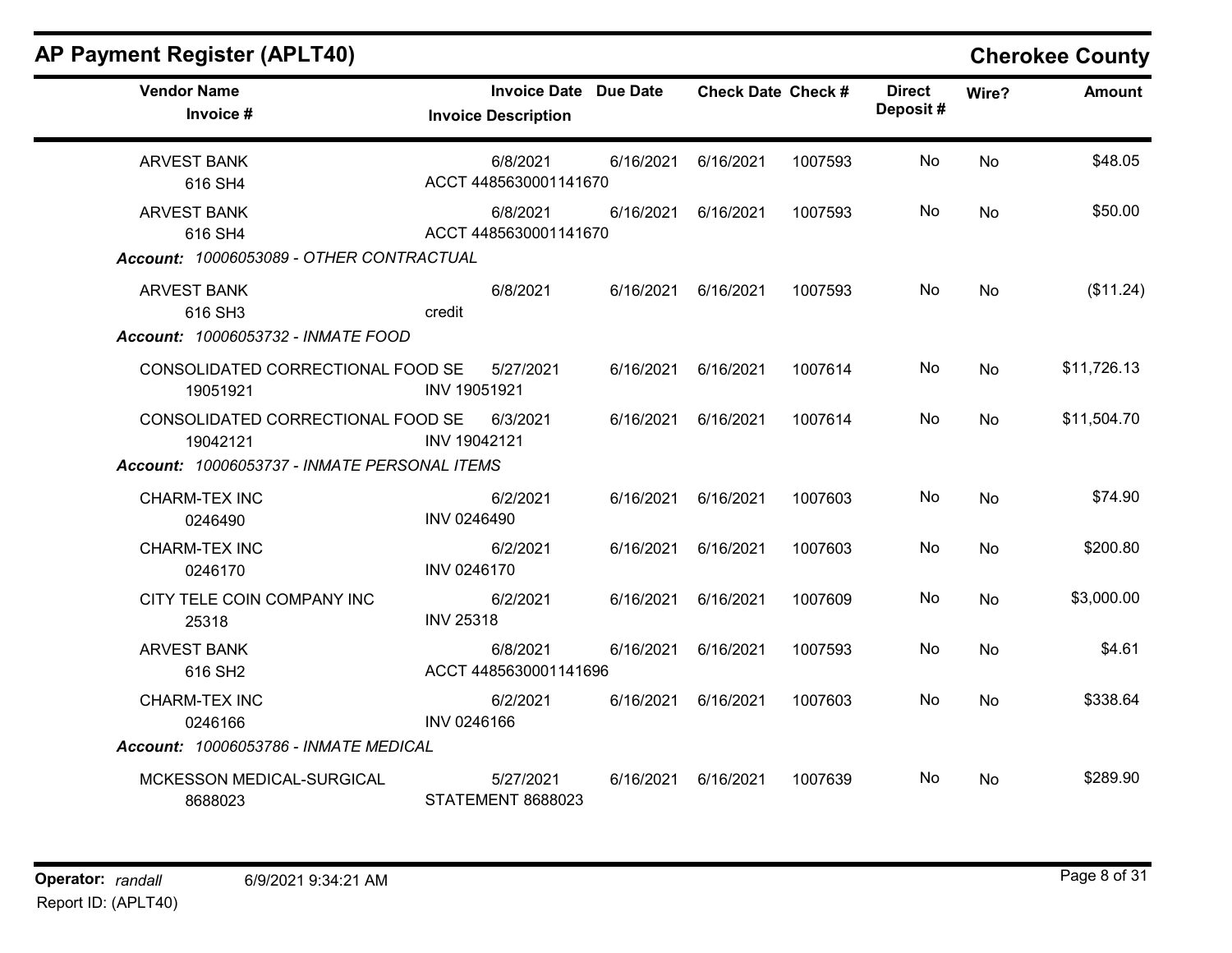$\blacksquare$ 

| <b>Vendor Name</b><br>Invoice #                                           | <b>Invoice Date Due Date</b><br><b>Invoice Description</b> |                     | <b>Check Date Check #</b> |         | <b>Direct</b><br>Deposit# | Wire?     | <b>Amount</b> |
|---------------------------------------------------------------------------|------------------------------------------------------------|---------------------|---------------------------|---------|---------------------------|-----------|---------------|
| <b>MERCY COLUMBUS</b><br>616                                              | 6/2/2021<br>ACCT 9400004771401/NEGOT RATE                  | 6/16/2021           | 6/16/2021                 | 1007640 | No                        | <b>No</b> | \$37.14       |
| <b>MERCY COLUMBUS</b><br>616 SH                                           | 6/2/2021<br>CONT 221-176478-00                             | 6/16/2021           | 6/16/2021                 | 1007640 | No                        | No        | \$60.62       |
| COMMUNITY HEALTH CENTER OF SEK INC<br>616                                 | 6/2/2021<br>ACCT 1467843                                   | 6/16/2021           | 6/16/2021                 | 1007613 | No                        | No        | \$271.02      |
| ADVANCED CORRECTIONAL HEALTHCARE,<br>107371                               | 6/2/2021<br><b>INV 107371</b>                              | 6/16/2021           | 6/16/2021                 | 1007592 | No                        | <b>No</b> | \$3,914.93    |
| <b>WELLPATH LLC</b><br>0080615                                            | 6/2/2021<br>INV 0080615                                    | 6/16/2021           | 6/16/2021                 | 1007677 | No.                       | <b>No</b> | \$54.00       |
| <b>Subtotal for Department: 060:</b>                                      |                                                            |                     |                           |         |                           |           |               |
| <b>DISTRICT COURT</b><br>Dept:<br>070                                     |                                                            |                     |                           |         |                           |           | \$41,144.31   |
| Account: 10007053074 - TELEPHONE BILLS                                    |                                                            |                     |                           |         |                           |           |               |
| COLUMBUS TELEPHONE COMPANY<br>619                                         | 6/1/2021<br><b>ACCT 7577</b>                               | 6/16/2021           | 6/16/2021                 | 1007612 | No                        | No        | \$538.21      |
| Account: 10007053075 - DUES/SUBSCRIPTIONS                                 |                                                            |                     |                           |         |                           |           |               |
| SAMUEL J MARSH<br>616                                                     | 6/7/2021<br>REIMBURSEMENT/REGISTRATION FEE                 | 6/16/2021 6/16/2021 |                           | 1007664 | No                        | No        | \$180.00      |
| <b>Subtotal for Department: 070:</b>                                      |                                                            |                     |                           |         |                           |           |               |
|                                                                           |                                                            |                     |                           |         |                           |           | \$718.21      |
| <b>COURTHOUSE</b><br>Dept:<br>080                                         |                                                            |                     |                           |         |                           |           |               |
| Account: 10008053030 - GASOLINE                                           |                                                            |                     |                           |         |                           |           |               |
| <b>ARVEST BANK</b><br>616<br>$A$ aasunt: 10000052010 IANIITODIAI CUDDUIEC | 6/7/2021<br>ACCT 4485630001142488                          | 6/16/2021           | 6/16/2021                 | 1007593 | No.                       | No        | \$6.11        |

Account: 10008053040 - JANITORIAL SUPPLIES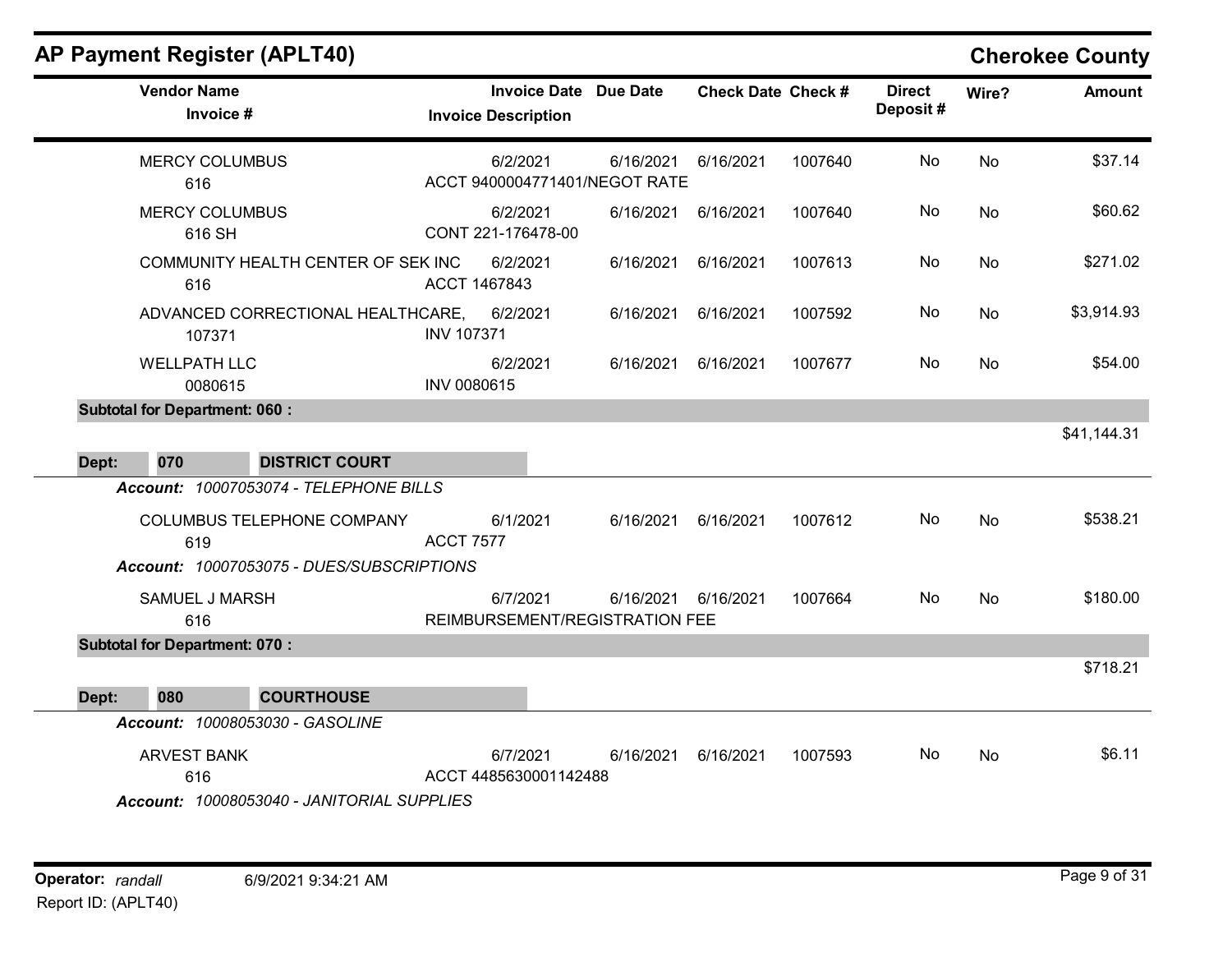| <b>AP Payment Register (APLT40)</b>                                              |                                                            |           |                           |         |                           |       | <b>Cherokee County</b> |
|----------------------------------------------------------------------------------|------------------------------------------------------------|-----------|---------------------------|---------|---------------------------|-------|------------------------|
| <b>Vendor Name</b><br>Invoice #                                                  | <b>Invoice Date Due Date</b><br><b>Invoice Description</b> |           | <b>Check Date Check #</b> |         | <b>Direct</b><br>Deposit# | Wire? | Amount                 |
| CINTAS #459<br>4085372652                                                        | 6/2/2021<br>INV 4085372652                                 | 6/16/2021 | 6/16/2021                 | 1007604 | No                        | No    | \$33.73                |
| TRUE VALUE COLUMBUS<br>A442200                                                   | 6/4/2021<br><b>TRANS A442200</b>                           | 6/16/2021 | 6/16/2021                 | 1007671 | No                        | No    | \$68.93                |
| <b>CINTAS #459</b><br>4085975356                                                 | 6/3/2021<br>INV 4085975356                                 | 6/16/2021 | 6/16/2021                 | 1007604 | No                        | No    | \$42.15                |
| Account: 10008053042 - BREAKROOM SUPPLIES<br><b>CULLIGAN OF JOPLIN</b><br>190378 | 6/2/2021<br><b>INV 190378</b>                              | 6/16/2021 | 6/16/2021                 | 1007618 | No                        | No    | \$19.60                |
| <b>CULLIGAN OF JOPLIN</b><br>189815                                              | 6/1/2021<br><b>INV 189815</b>                              | 6/16/2021 | 6/16/2021                 | 1007618 | No                        | No    | \$13.40                |
| <b>CULLIGAN OF JOPLIN</b><br>191006                                              | 6/2/2021<br><b>INV 191006</b>                              | 6/16/2021 | 6/16/2021                 | 1007618 | No                        | No    | \$6.50                 |
| <b>CULLIGAN OF JOPLIN</b><br>189164                                              | 6/2/2021<br><b>INV 189164</b>                              | 6/16/2021 | 6/16/2021                 | 1007618 | No                        | No    | \$6.50                 |
| Account: 10008053072 - GAS, ELECTRIC, WATER                                      |                                                            |           |                           |         |                           |       |                        |
| KANSAS GAS SERVICE<br>616 CH<br>Account: 10008053074 - UTILITIES/TELEPHONE BILLS | 6/7/2021<br>ACCT 510241094 1188724 27                      | 6/16/2021 | 6/16/2021                 | 1007634 | No                        | No    | \$105.08               |
| COLUMBUS TELEPHONE COMPANY<br>619                                                | 6/1/2021<br><b>ACCT 7577</b>                               | 6/16/2021 | 6/16/2021                 | 1007612 | No                        | No    | \$946.75               |
| Account: 10008053078 - LEGAL PRINTING/ADVERTISING                                |                                                            |           |                           |         |                           |       |                        |
| <b>COLUMBUS NEWS REPORT</b><br>616 CH                                            | 6/7/2021<br>LEGAL NOTICE/HEARING CDBG CV FUNDS             | 6/16/2021 | 6/16/2021                 | 1007611 | No                        | No    | \$24.00                |
| Account: 10008053080 - MAINTENANCE/BLDGS & GROUNDS                               |                                                            |           |                           |         |                           |       |                        |
| <b>ARVEST BANK</b><br>616                                                        | 6/7/2021<br>ACCT 4485630001142488                          | 6/16/2021 | 6/16/2021                 | 1007593 | No                        | No    | \$16.34                |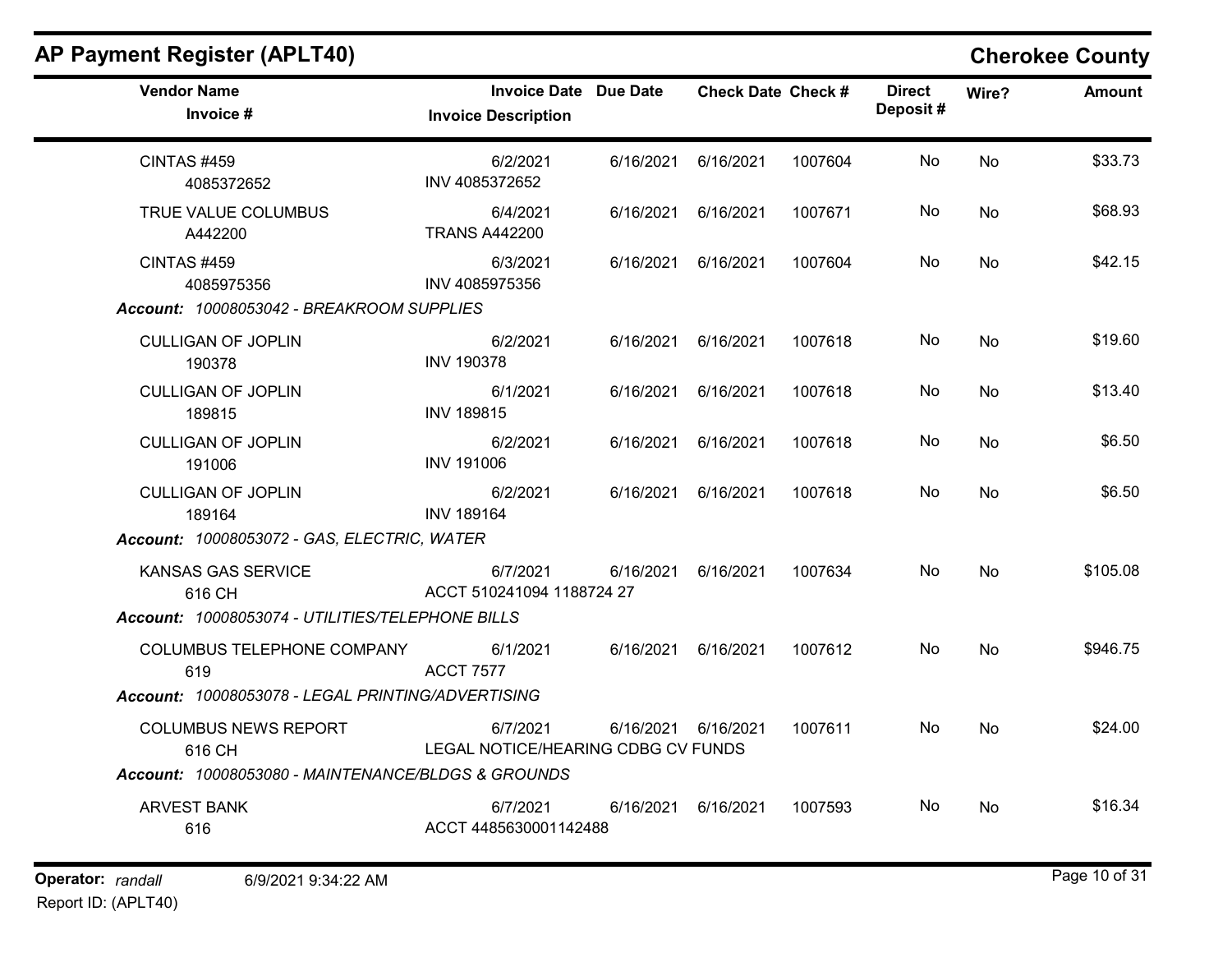|                                          | <b>Vendor Name</b><br>Invoice #                                                                                                    | <b>Invoice Date Due Date</b><br><b>Invoice Description</b> |           | <b>Check Date Check #</b> |         | <b>Direct</b><br>Deposit# | Wire?     | <b>Amount</b> |
|------------------------------------------|------------------------------------------------------------------------------------------------------------------------------------|------------------------------------------------------------|-----------|---------------------------|---------|---------------------------|-----------|---------------|
|                                          | Account: 10008053083 - EQUIPMENT LEASE/RENTAL                                                                                      |                                                            |           |                           |         |                           |           |               |
|                                          | <b>QUADIENT LEASING</b><br>N8894103<br>Account: 10008053089 - OTHER CONTRACTUAL                                                    | 6/4/2021<br><b>INV N8894103</b>                            | 6/16/2021 | 6/16/2021                 | 1007659 | No                        | <b>No</b> | \$1,128.40    |
|                                          | <b>JAYHAWK SIGNS &amp; GRAPHICS</b><br>221616                                                                                      | 6/8/2021<br><b>INV 221616</b>                              | 6/16/2021 | 6/16/2021                 | 1007632 | No                        | No        | \$118.00      |
|                                          | <b>CRAWFORD COUNTY CLERK</b><br>616                                                                                                | 6/4/2021<br>DISTRICT CORONER'S SALARAY, CHER. CO. MAY 2021 | 6/16/2021 | 6/16/2021                 | 1007616 | No                        | No        | \$932.50      |
|                                          | FEDERAL PROTECTION INC<br>0664873                                                                                                  | 6/4/2021<br><b>INV 0664873</b>                             |           | 6/16/2021 6/16/2021       | 1007622 | No                        | No        | \$32.55       |
|                                          | FEDERAL PROTECTION INC<br>0664692                                                                                                  | 6/4/2021<br>INV 0664692                                    | 6/16/2021 | 6/16/2021                 | 1007622 | No                        | No        | \$141.00      |
|                                          | <b>Subtotal for Department: 080:</b>                                                                                               |                                                            |           |                           |         |                           |           |               |
| Dept:                                    | 090<br><b>EMERGENCY PREPAREDNESS</b>                                                                                               |                                                            |           |                           |         |                           |           | \$3,641.54    |
|                                          | Account: 10009053072 - GAS, ELECTRIC, WATER<br>HEARTLAND ELECTRIC COOPERATIVE INC<br>616<br>Account: 10009053074 - TELEPHONE BILLS | 6/4/2021<br>ACCT 50891200                                  | 6/16/2021 | 6/16/2021                 | 1007628 | No                        | No        | \$49.00       |
|                                          | COLUMBUS TELEPHONE COMPANY<br>619                                                                                                  | 6/1/2021<br><b>ACCT 7577</b>                               | 6/16/2021 | 6/16/2021                 | 1007612 | No                        | No        | \$90.51       |
|                                          | Account: 10009053075 - DUES/SUBSCRIPTIONS<br>THE SENTINEL-TIMES<br>3415                                                            | 6/7/2021<br><b>INV 3415</b>                                | 6/16/2021 | 6/16/2021                 | 1007669 | No                        | No        | \$38.00       |
|                                          | <b>Subtotal for Department: 090:</b>                                                                                               |                                                            |           |                           |         |                           |           | \$177.51      |
| Dept:                                    | 095<br><b>HUMAN RESOURCE</b>                                                                                                       |                                                            |           |                           |         |                           |           |               |
| Operator: randall<br>Report ID: (APLT40) | 6/9/2021 9:34:22 AM                                                                                                                |                                                            |           |                           |         |                           |           | Page 11 of 31 |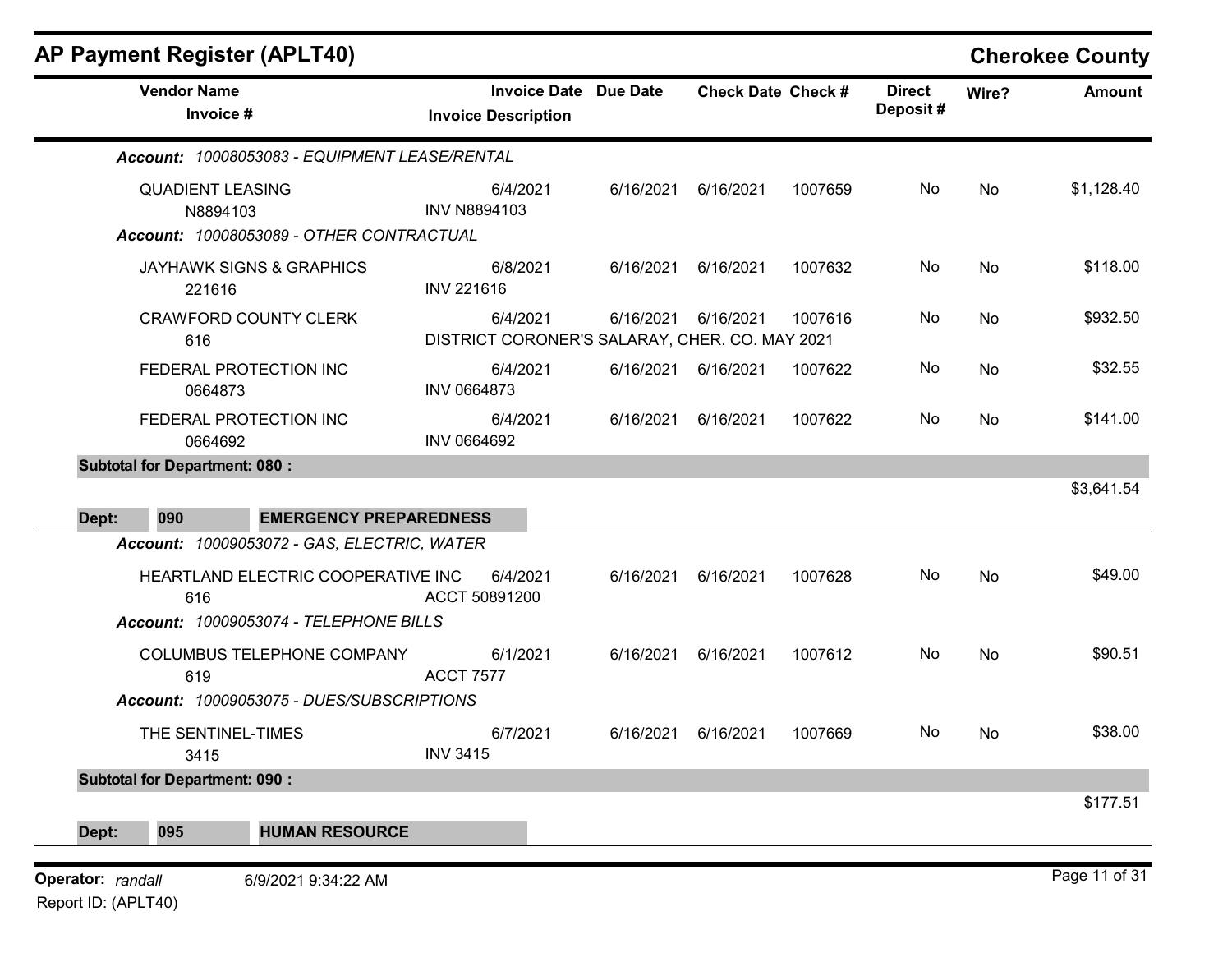| <b>AP Payment Register (APLT40)</b>         |                                                   |                 |                           |         |                           |       | <b>Cherokee County</b> |
|---------------------------------------------|---------------------------------------------------|-----------------|---------------------------|---------|---------------------------|-------|------------------------|
| <b>Vendor Name</b><br>Invoice #             | <b>Invoice Date</b><br><b>Invoice Description</b> | <b>Due Date</b> | <b>Check Date Check #</b> |         | <b>Direct</b><br>Deposit# | Wire? | <b>Amount</b>          |
| Account: 10009553074 - TELEPHONE BILLS      |                                                   |                 |                           |         |                           |       |                        |
| COLUMBUS TELEPHONE COMPANY<br>619           | 6/1/2021<br><b>ACCT 7577</b>                      | 6/16/2021       | 6/16/2021                 | 1007612 | No                        | No    | \$41.78                |
| Account: 10009553089 - OTHER CONTRACTUAL    |                                                   |                 |                           |         |                           |       |                        |
| POSTMASTER GENERAL<br>616                   | 6/2/2021<br>PO BOX 2, YEARLY RENTAL               | 6/16/2021       | 6/16/2021                 | 1007654 | No                        | No    | \$92.00                |
| <b>Subtotal for Department: 095:</b>        |                                                   |                 |                           |         |                           |       |                        |
| 150<br>Dept:<br><b>COMPUTER PROGRAMMING</b> |                                                   |                 |                           |         |                           |       | \$133.78               |
| Account: 10015053074 - TELEPHONE BILLS      |                                                   |                 |                           |         |                           |       |                        |
| COLUMBUS TELEPHONE COMPANY<br>619           | 6/1/2021<br><b>ACCT 7577</b>                      | 6/16/2021       | 6/16/2021                 | 1007612 | No                        | No    | \$120.00               |
| Account: 10015053089 - OTHER CONTRACTUAL    |                                                   |                 |                           |         |                           |       |                        |
| <b>STRONGHOLD DATA</b><br>35752             | 6/1/2021<br><b>INV 35752</b>                      | 6/16/2021       | 6/16/2021                 | 1007666 | No                        | No    | \$5,808.89             |
| NEX-TECH<br>616                             | 6/7/2021<br>ACCT 0000403167                       | 6/16/2021       | 6/16/2021                 | 1007650 | No                        | No    | \$2.50                 |
| <b>Subtotal for Department: 150:</b>        |                                                   |                 |                           |         |                           |       |                        |
| 190<br>911 MAPPING<br>Dept:                 |                                                   |                 |                           |         |                           |       | \$5,931.39             |
| Account: 10019053074 - TELEPHONE BILLS      |                                                   |                 |                           |         |                           |       |                        |
| COLUMBUS TELEPHONE COMPANY<br>619           | 6/1/2021<br><b>ACCT 7577</b>                      | 6/16/2021       | 6/16/2021                 | 1007612 | No                        | No    | \$105.69               |
| <b>Subtotal for Department: 190:</b>        |                                                   |                 |                           |         |                           |       |                        |
|                                             |                                                   |                 |                           |         |                           |       | \$105.69               |
| <b>Subtotal for Fund: 100:</b>              |                                                   |                 |                           |         |                           |       | \$56,067.92            |
| Operator: randall<br>6/9/2021 9:34:22 AM    |                                                   |                 |                           |         |                           |       | Page 12 of 31          |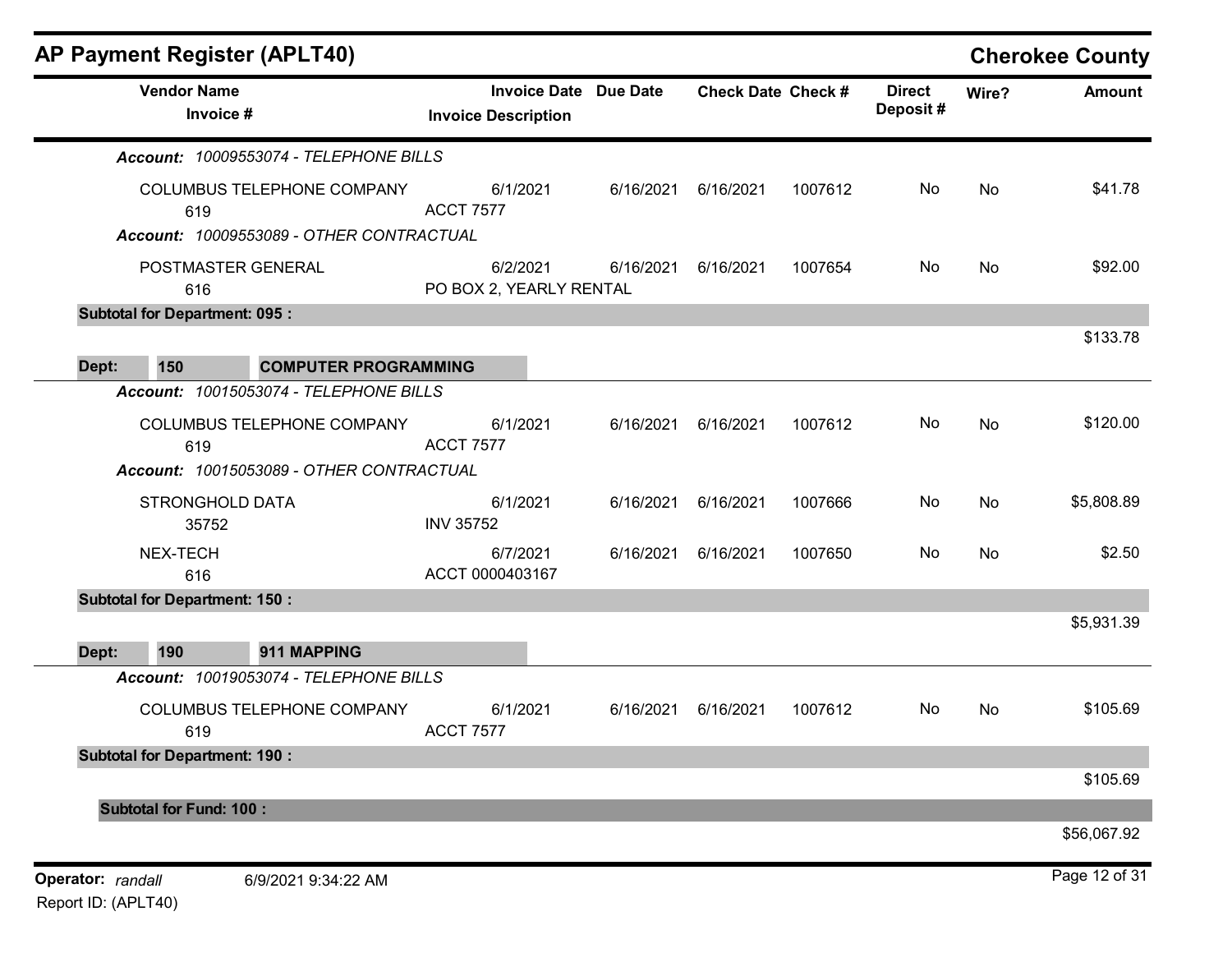|       |                                                |                                      |                                      | <b>AP Payment Register (APLT40)</b>             |                                      |           |                              |                           |           |                           |           | <b>Cherokee County</b> |
|-------|------------------------------------------------|--------------------------------------|--------------------------------------|-------------------------------------------------|--------------------------------------|-----------|------------------------------|---------------------------|-----------|---------------------------|-----------|------------------------|
|       |                                                | <b>Vendor Name</b>                   | Invoice #                            |                                                 | <b>Invoice Description</b>           |           | <b>Invoice Date Due Date</b> | <b>Check Date Check #</b> |           | <b>Direct</b><br>Deposit# | Wire?     | <b>Amount</b>          |
| Fund: | 103                                            |                                      |                                      | <b>TECHNOLOGY FUND</b>                          |                                      |           |                              |                           |           |                           |           |                        |
|       | Dept:                                          | 000                                  |                                      | <b>NON-DEPARTMENTAL</b>                         |                                      |           |                              |                           |           |                           |           |                        |
|       |                                                |                                      |                                      | Account: 10300053300 - MISC PAID OUT            |                                      |           |                              |                           |           |                           |           |                        |
|       |                                                | <b>US IMAGING</b><br>616             |                                      |                                                 | <b>SCAN BOOKS</b>                    | 5/27/2021 | 6/16/2021                    | 6/16/2021                 | 1007674   | No                        | <b>No</b> | \$4,118.85             |
|       |                                                | <b>Subtotal for Department: 000:</b> |                                      |                                                 |                                      |           |                              |                           |           |                           |           |                        |
|       |                                                |                                      |                                      |                                                 |                                      |           |                              |                           |           |                           |           | \$4,118.85             |
|       |                                                | <b>Subtotal for Fund: 103:</b>       |                                      |                                                 |                                      |           |                              |                           |           |                           |           |                        |
|       |                                                |                                      |                                      |                                                 |                                      |           |                              |                           |           |                           |           | \$4,118.85             |
| Fund: | 110                                            |                                      |                                      | <b>ROAD AND BRIDGE</b>                          |                                      |           |                              |                           |           |                           |           |                        |
|       | 000<br><b>NON-DEPARTMENTAL</b><br>Dept:        |                                      |                                      |                                                 |                                      |           |                              |                           |           |                           |           |                        |
|       |                                                |                                      |                                      | Account: 11000053021 - PRINTING/OFFICE SUPPLIES |                                      |           |                              |                           |           |                           |           |                        |
|       |                                                |                                      | 538853-0 HWY                         | ETTINGER'S OFFICE SUPPLY                        | INV #538853-0                        | 5/26/2021 | 6/16/2021                    | 6/16/2021                 | 1007620   | No                        | No        | \$44.23                |
|       |                                                |                                      |                                      | ETTINGER'S OFFICE SUPPLY<br>C 538853-0 HWY      | 6/2/2021<br>INV # C 538853-0         |           | 6/16/2021                    | 6/16/2021                 | 1007620   | No                        | <b>No</b> | (\$20.32)              |
|       |                                                |                                      |                                      | ETTINGER'S OFFICE SUPPLY<br>C 538152-0 HWY      | 6/1/2021<br>INV # C 538152-0         |           | 6/16/2021                    | 6/16/2021                 | 1007620   | No.                       | No        | (\$33.03)              |
|       |                                                | <b>ARVEST BANK</b>                   |                                      | 0114-1837, 0114-1811 HWY                        | 6/8/2021<br>INV #0114-1811,0114-1837 |           | 6/16/2021                    | 6/16/2021                 | 1007593   | No                        | <b>No</b> | \$26.56                |
|       | <b>ARVEST BANK</b><br>0114-1837, 0114-1811 HWY |                                      | 6/8/2021<br>INV #0114-1811,0114-1837 |                                                 | 6/16/2021                            | 6/16/2021 | 1007593                      | No                        | <b>No</b> | \$28.16                   |           |                        |
|       | ETTINGER'S OFFICE SUPPLY<br>538758-0 HWY       |                                      | INV #538758-0 ENVELOPES              | 5/25/2021                                       | 6/16/2021                            | 6/16/2021 | 1007620                      | No.                       | <b>No</b> | \$22.43                   |           |                        |
|       |                                                |                                      | 538758-1 HWY                         | ETTINGER'S OFFICE SUPPLY                        | INV #538758-1                        | 5/20/2021 | 6/16/2021                    | 6/16/2021                 | 1007620   | No                        | No        | \$48.94                |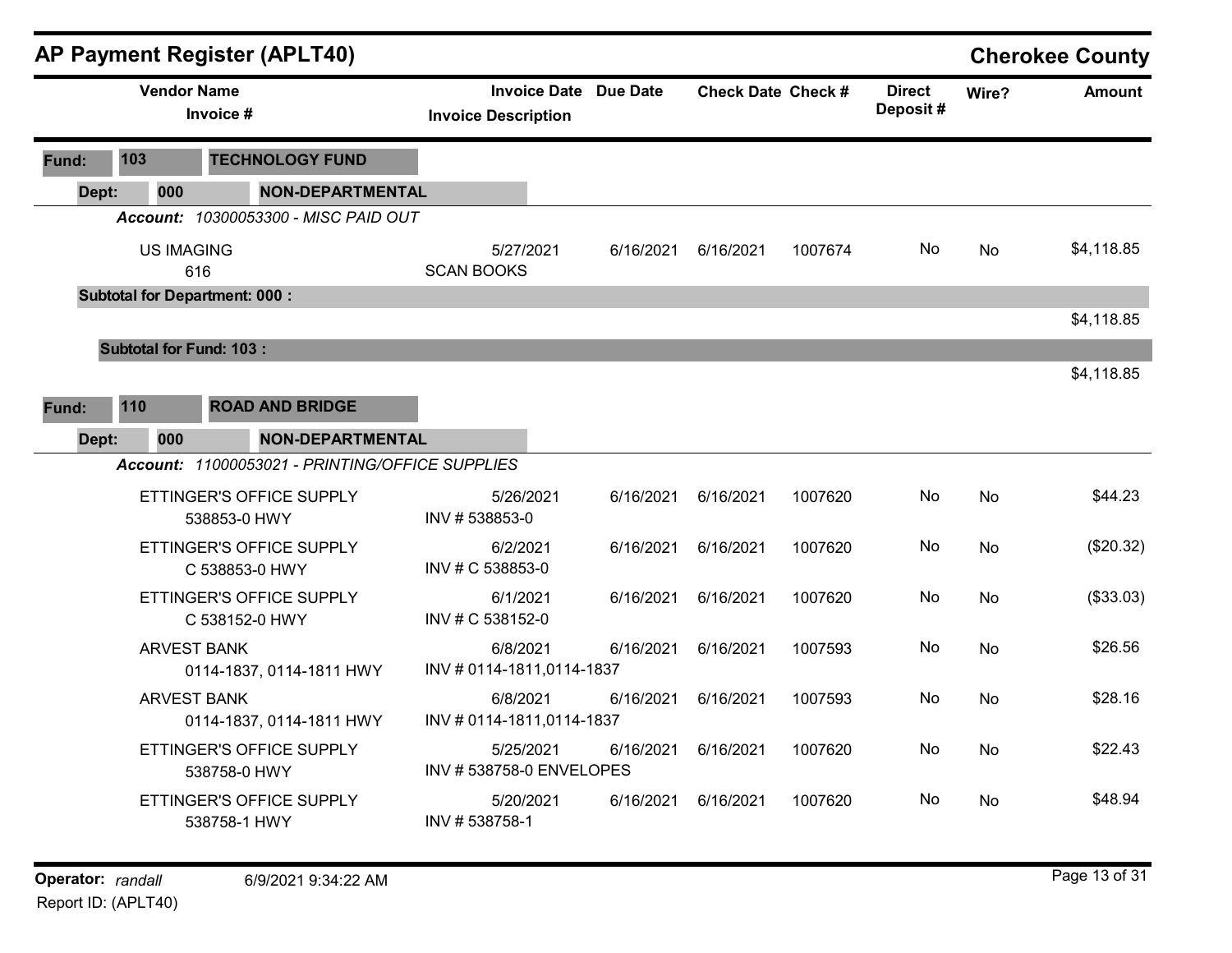| <b>Vendor Name</b><br>Invoice #                                                     | <b>Invoice Date</b><br><b>Invoice Description</b> | <b>Due Date</b> | <b>Check Date Check #</b> |         | <b>Direct</b><br>Deposit# | Wire?     | <b>Amount</b> |
|-------------------------------------------------------------------------------------|---------------------------------------------------|-----------------|---------------------------|---------|---------------------------|-----------|---------------|
| ETTINGER'S OFFICE SUPPLY<br>538852-0 HWY                                            | 5/26/2021<br>INV #538852-0                        | 6/16/2021       | 6/16/2021                 | 1007620 | No                        | No        | \$585.33      |
| ETTINGER'S OFFICE SUPPLY<br>538852-1 HWY<br>Account: 11000053031 - DIESEL FUEL      | 5/26/2021<br>INV #538852-1                        | 6/16/2021       | 6/16/2021                 | 1007620 | No.                       | No.       | \$35.85       |
| JASPER MFA OIL<br>231486 HWY                                                        | 6/1/2021<br>INV #231486                           | 6/16/2021       | 6/16/2021                 | 1007631 | No                        | No        | \$1,881.54    |
| <b>ARVEST BANK</b><br>0114-1837, 0114-1811 HWY<br>Account: 11000053032 - OIL/GREASE | 6/8/2021<br>INV #0114-1811,0114-1837              | 6/16/2021       | 6/16/2021                 | 1007593 | No                        | <b>No</b> | \$100.00      |
| FROST OIL COMPANY<br>0245543-IN HWY                                                 | 6/4/2021<br>INV # 0245543-IN                      | 6/16/2021       | 6/16/2021                 | 1007625 | No                        | No        | \$2,922.42    |
| FROST OIL COMPANY<br>0244367-IN HWY<br>Account: 11000053033 - TIRES                 | 5/20/2021<br>INV # 0244367-IN                     | 6/16/2021       | 6/16/2021                 | 1007625 | No                        | No        | \$1,566.06    |
| PURCELL TIRE & RUBBER COMPANY<br>2648989 HWY<br>Account: 11000053034 - ASPHALT      | 5/25/2021<br>INV #2648989                         | 6/16/2021       | 6/16/2021                 | 1007658 | No                        | No        | \$1,225.00    |
| BLEVINS ASPHALT CONSTRUCTION CO INC<br>5633 HWY                                     | 6/3/2021<br>INV #5633                             | 6/16/2021       | 6/16/2021                 | 1007597 | No                        | <b>No</b> | \$118.50      |
| TEETER'S ASPHALT & MATERIALS<br>9021 HWY                                            | 5/28/2021<br>INV #9021                            | 6/16/2021       | 6/16/2021                 | 1007667 | No                        | No        | \$880.95      |
| BLEVINS ASPHALT CONSTRUCTION CO INC<br>5587 HWY                                     | 5/24/2021<br>INV #5587                            | 6/16/2021       | 6/16/2021                 | 1007597 | No                        | No        | \$146.15      |
| BLEVINS ASPHALT CONSTRUCTION CO INC<br>5591 HWY                                     | 5/25/2021<br>INV #5591                            | 6/16/2021       | 6/16/2021                 | 1007597 | No                        | No.       | \$156.42      |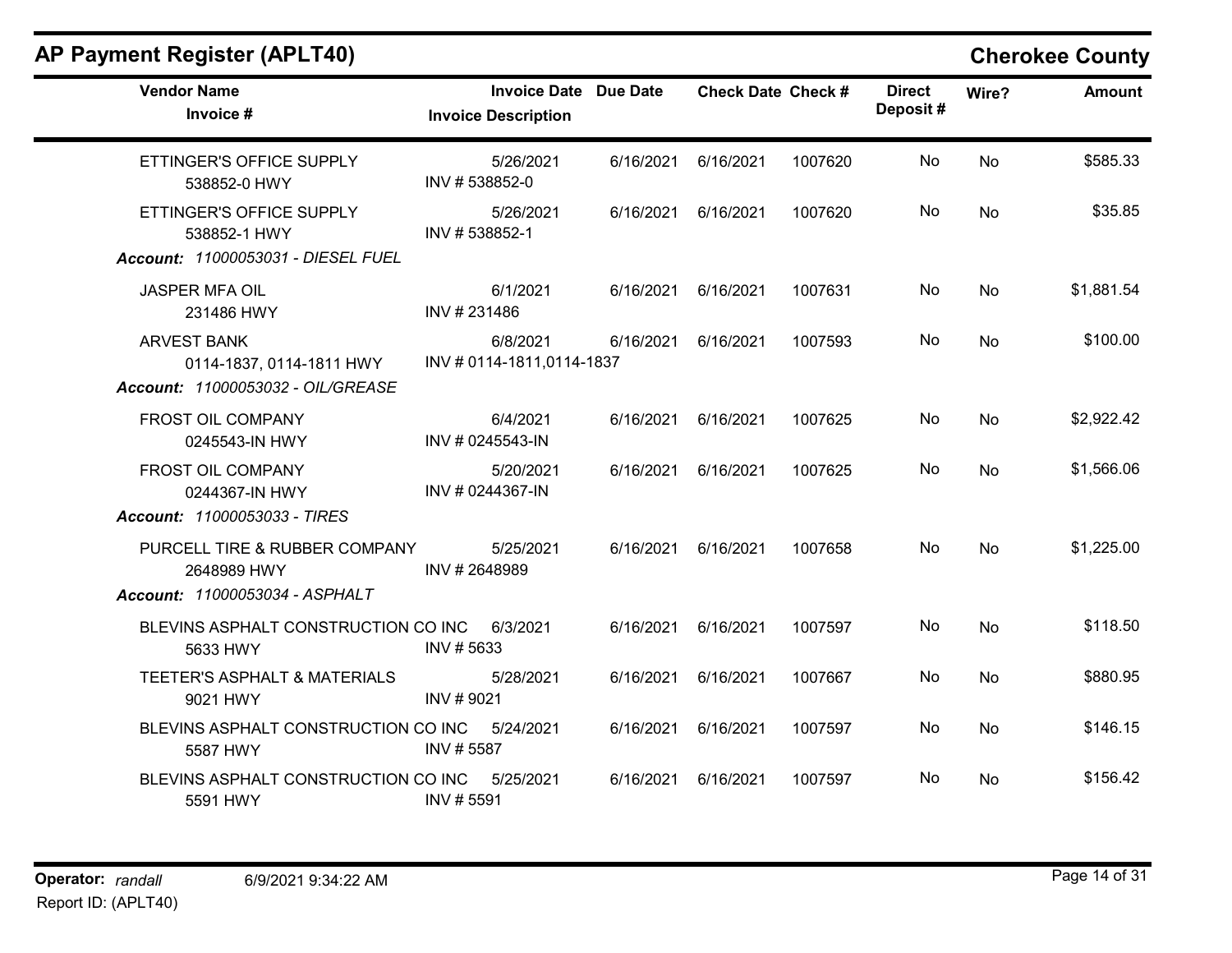| <b>Vendor Name</b><br>Invoice #                                                           | <b>Invoice Date Due Date</b><br><b>Invoice Description</b> |           | <b>Check Date Check #</b> |         | <b>Direct</b><br>Deposit# | Wire?     | <b>Amount</b> |
|-------------------------------------------------------------------------------------------|------------------------------------------------------------|-----------|---------------------------|---------|---------------------------|-----------|---------------|
| BLEVINS ASPHALT CONSTRUCTION CO INC<br>5577 HWY<br>Account: 11000053035 - ROCK            | 5/20/2021<br>INV #5577                                     | 6/16/2021 | 6/16/2021                 | 1007597 | No                        | No        | \$131.14      |
| MULBERRY LIMESTONE QUARRY CO<br>26227 HWY                                                 | 5/31/2021<br>INV #26227                                    | 6/16/2021 | 6/16/2021                 | 1007644 | No                        | <b>No</b> | \$10,478.08   |
| <b>MIDWEST MINERALS</b><br>508779 HWY                                                     | 5/8/2021<br>INV #508779                                    | 6/16/2021 | 6/16/2021                 | 1007642 | No                        | No        | \$2,450.74    |
| <b>MIDWEST MINERALS</b><br>509068 HWY                                                     | 6/3/2021<br>INV #509068                                    | 6/16/2021 | 6/16/2021                 | 1007642 | No                        | <b>No</b> | \$226.16      |
| <b>MIDWEST MINERALS</b><br>509211 HWY                                                     | 6/4/2021<br>INV #509211                                    | 6/16/2021 | 6/16/2021                 | 1007642 | No                        | No        | \$290.30      |
| <b>MIDWEST MINERALS</b><br>507761 HWY                                                     | 5/27/2021<br>INV #507761                                   | 6/16/2021 | 6/16/2021                 | 1007642 | No                        | <b>No</b> | \$2,280.46    |
| <b>MIDWEST MINERALS</b><br>508355 HWY                                                     | 6/1/2021<br>INV #508355                                    | 6/16/2021 | 6/16/2021                 | 1007642 | No                        | <b>No</b> | \$2,325.84    |
| <b>MIDWEST MINERALS</b><br>507360 HWY                                                     | 5/26/2021<br>INV #507360                                   | 6/16/2021 | 6/16/2021                 | 1007642 | No                        | No        | \$1,565.88    |
| <b>MIDWEST MINERALS</b><br>506987 HWY                                                     | 5/25/2021<br>INV #506987                                   | 6/16/2021 | 6/16/2021                 | 1007642 | No                        | <b>No</b> | \$2,184.43    |
| <b>MIDWEST MINERALS</b><br>506660 HWY                                                     | 5/24/2021<br>INV #506660                                   | 6/16/2021 | 6/16/2021                 | 1007642 | No                        | No        | \$1,279.94    |
| <b>MIDWEST MINERALS</b><br>508198 HWY<br>Account: 11000053074 - UTILITIES/TELEPHONE BILLS | 5/28/2021<br>INV# 508198                                   | 6/16/2021 | 6/16/2021                 | 1007642 | No                        | No        | \$2,360.65    |
| COLUMBUS TELEPHONE COMPANY<br>2586 HWY 11                                                 | 6/1/2021<br>INV #2586                                      | 6/16/2021 | 6/16/2021                 | 1007612 | No                        | No        | \$197.67      |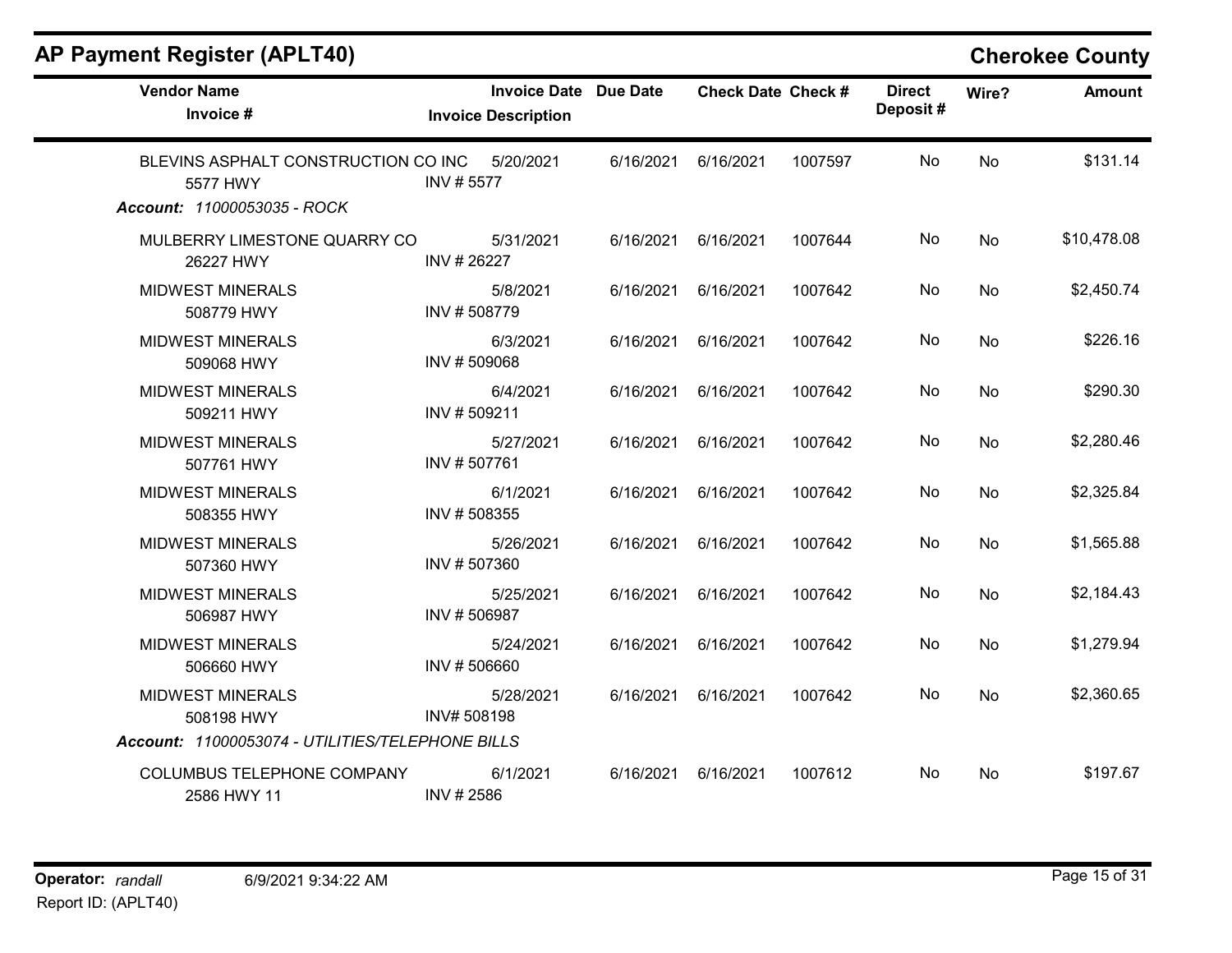| <b>Vendor Name</b><br>Invoice #                                                                 | <b>Invoice Date Due Date</b><br><b>Invoice Description</b> |           | <b>Check Date Check #</b> |         | <b>Direct</b><br>Deposit# | Wire?     | <b>Amount</b> |
|-------------------------------------------------------------------------------------------------|------------------------------------------------------------|-----------|---------------------------|---------|---------------------------|-----------|---------------|
| <b>CITY OF COLUMBUS</b><br>08-88010-00 HWY01                                                    | 6/1/2021<br>INV # 08-88010-00                              | 6/16/2021 | 6/16/2021                 | 1007606 | No                        | No        | \$120.00      |
| <b>KANSAS GAS SERVICE</b><br><b>KANSAS GAS HWY</b><br>Account: 11000053075 - DUES/SUBSCRIPTIONS | 5/20/2021<br>ACCT# 510738202155527000, 510148149119141118  | 6/16/2021 | 6/16/2021                 | 1007634 | No.                       | <b>No</b> | \$398.69      |
| <b>ARVEST BANK</b><br>0114-1837, 0114-1811 HWY<br>Account: 11000053079 - MACHINERY/EQUIPMENT    | 6/8/2021<br>INV # 0114-1811,0114-1837                      | 6/16/2021 | 6/16/2021                 | 1007593 | No                        | No        | \$12.99       |
| <b>HERITAGE TRACTOR</b><br>11130405 HWY                                                         | 5/25/2021<br>INV #11130405                                 | 6/16/2021 | 6/16/2021                 | 1007630 | No                        | <b>No</b> | \$806.93      |
| <b>HERITAGE TRACTOR</b><br>11135224 HWY                                                         | 5/27/2021<br>INV #11135224                                 | 6/16/2021 | 6/16/2021                 | 1007630 | No                        | <b>No</b> | \$5,988.22    |
| <b>MIAMI INDUSTRIAL SUPPLY</b><br>194027 HWY                                                    | 6/2/2021<br>INV #194027, 193992                            | 6/16/2021 | 6/16/2021                 | 1007641 | No                        | No        | \$682.31      |
| <b>HERITAGE TRACTOR</b><br>11130408 HWY                                                         | 5/25/2021<br>INV #11130408                                 | 6/16/2021 | 6/16/2021                 | 1007630 | No                        | <b>No</b> | \$695.96      |
| <b>BO'S 1 STOP</b><br>239 HWY                                                                   | 5/12/2021<br>INV # 239                                     | 6/16/2021 | 6/16/2021                 | 1007599 | No                        | <b>No</b> | \$19,189.00   |
| FARMERS COOPERATIVE ASSOCIATION<br>302794 HWY                                                   | 5/25/2021<br>INV #302794                                   | 6/16/2021 | 6/16/2021                 | 1007621 | No                        | No        | \$124.99      |
| FARMERS COOPERATIVE ASSOCIATION<br>302877 HWY                                                   | 5/26/2021<br>INV #302877                                   | 6/16/2021 | 6/16/2021                 | 1007621 | <b>No</b>                 | No        | \$6.25        |
| <b>FARMERS COOPERATIVE ASSOCIATION</b><br>302928 HWY                                            | 5/27/2021<br>INV #302928                                   | 6/16/2021 | 6/16/2021                 | 1007621 | No                        | No        | \$47.97       |
| FARMERS COOPERATIVE ASSOCIATION<br>302993 HWY                                                   | 5/28/2021<br>INV #302993                                   | 6/16/2021 | 6/16/2021                 | 1007621 | No.                       | No        | \$35.79       |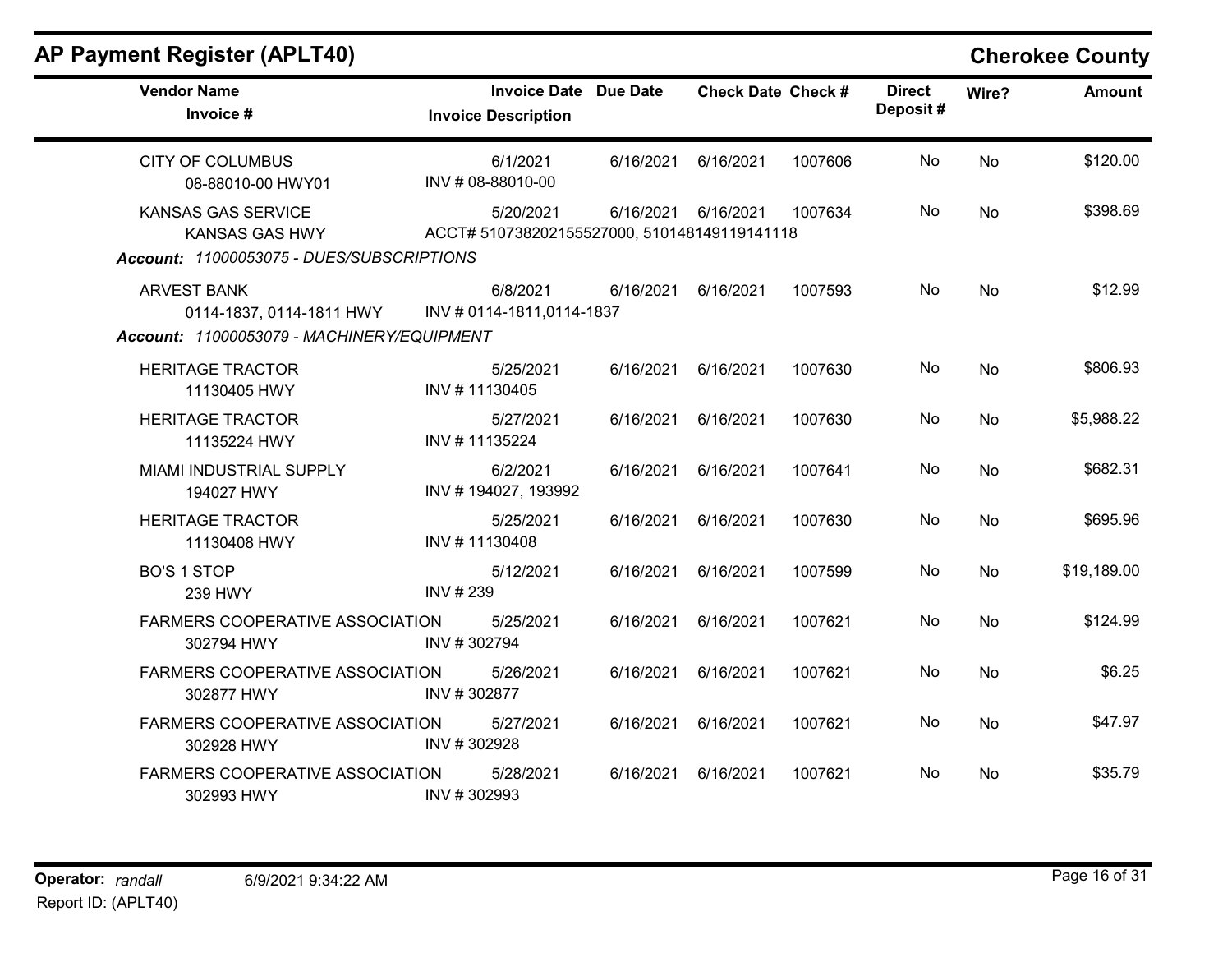| <b>Vendor Name</b><br>Invoice #                      | <b>Invoice Date Due Date</b><br><b>Invoice Description</b> |           | <b>Check Date Check #</b> |         | <b>Direct</b><br>Deposit# | Wire?     | <b>Amount</b> |
|------------------------------------------------------|------------------------------------------------------------|-----------|---------------------------|---------|---------------------------|-----------|---------------|
| <b>FARMERS COOPERATIVE ASSOCIATION</b><br>303187 HWY | 6/1/2021<br>INV #303187                                    | 6/16/2021 | 6/16/2021                 | 1007621 | No                        | No        | \$4.47        |
| MUNICIPAL INDUSTRIAL SUPPLY<br>3182HWY               | 5/26/2021<br>INV #3182                                     | 6/16/2021 | 6/16/2021                 | 1007645 | No                        | No        | \$2,013.84    |
| <b>KIRKLAND</b><br>377906 HWY                        | 6/2/2021<br>INV #377906                                    | 6/16/2021 | 6/16/2021                 | 1007636 | No                        | No        | \$70.00       |
| PRODUCTIVITY PLUS ACCOUNT<br>4290 5276 HWY0          | 6/1/2021<br>ACCT # 6035 1811 4290 4276                     | 6/16/2021 | 6/16/2021                 | 1007657 | No                        | <b>No</b> | \$47.63       |
| <b>4 STATE TRUCKS</b><br>4ST-NE-30267 HWY            | 5/26/2021<br>INV #4ST-NE-30267                             | 6/16/2021 | 6/16/2021                 | 1007591 | No                        | No        | \$951.88      |
| <b>4 STATE TRUCKS</b><br>4ST-SHOW-11765 HWY          | 5/27/2021<br>INV #4ST-SHOW-11765                           | 6/16/2021 | 6/16/2021                 | 1007591 | No                        | No        | \$224.19      |
| <b>FARMERS COOPERATIVE ASSOCIATION</b><br>303503 HWY | 6/4/2021<br>INV #303503                                    | 6/16/2021 | 6/16/2021                 | 1007621 | No                        | <b>No</b> | \$22.75       |
| <b>POWERPLAN</b><br>87002-40937 HWY0                 | 5/26/2021<br>INV #87002-40937                              | 6/16/2021 | 6/16/2021                 | 1007655 | No                        | No        | \$554.04      |
| NATALINIS AUTOMOTIVE<br>773271 HWY                   | 5/28/2021<br>INV #773271                                   | 6/16/2021 | 6/16/2021                 | 1007648 | No                        | No        | \$71.02       |
| <b>ARVEST BANK</b><br>0114-1837, 0114-1811 HWY       | 6/8/2021<br>INV #0114-1811,0114-1837                       | 6/16/2021 | 6/16/2021                 | 1007593 | No                        | No        | \$516.60      |
| NATALINIS AUTOMOTIVE<br>773414 HWY                   | 6/1/2021<br>INV #773414                                    | 6/16/2021 | 6/16/2021                 | 1007648 | No                        | No        | \$23.12       |
| <b>ARVEST BANK</b><br>0114-1837, 0114-1811 HWY       | 6/8/2021<br>INV # 0114-1811,0114-1837                      | 6/16/2021 | 6/16/2021                 | 1007593 | No                        | No        | \$276.80      |
| NATALINIS AUTOMOTIVE<br>773484 HWY                   | 6/1/2021<br>INV #773484                                    | 6/16/2021 | 6/16/2021                 | 1007646 | No                        | No        | \$50.68       |
| NATALINIS AUTOMOTIVE<br>773557 HWY                   | 6/2/2021<br>INV #773557                                    | 6/16/2021 | 6/16/2021                 | 1007646 | No                        | No        | \$3.99        |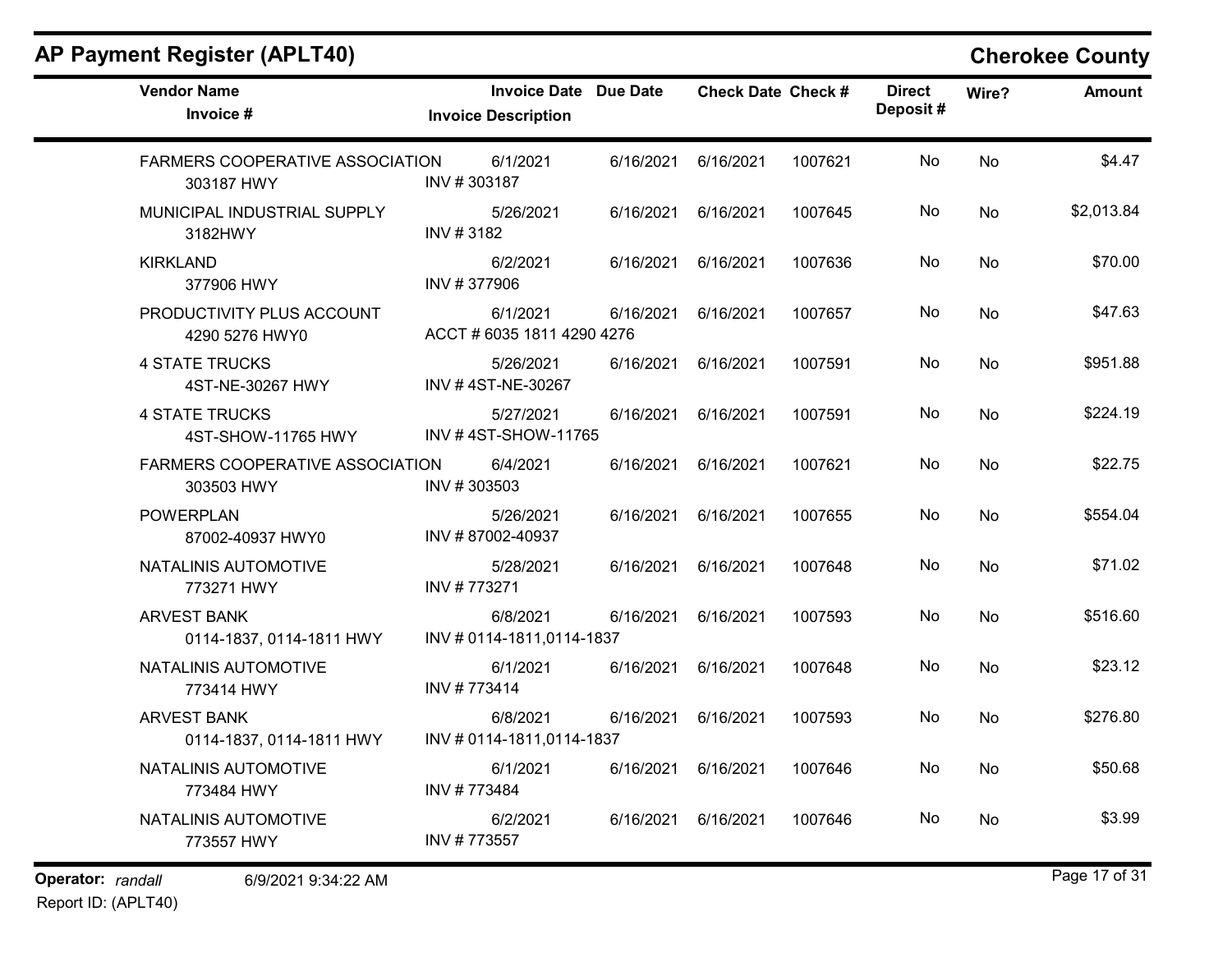| <b>Vendor Name</b><br>Invoice #           | <b>Invoice Date Due Date</b><br><b>Invoice Description</b> |           | <b>Check Date Check #</b> |         | <b>Direct</b><br>Deposit# | Wire?     | <b>Amount</b> |
|-------------------------------------------|------------------------------------------------------------|-----------|---------------------------|---------|---------------------------|-----------|---------------|
| NATALINIS AUTOMOTIVE<br>773577 HWY        | 6/2/2021<br>INV #773577                                    | 6/16/2021 | 6/16/2021                 | 1007646 | No                        | <b>No</b> | \$16.41       |
| NATALINIS AUTOMOTIVE<br>773670 HWY        | 6/3/2021<br>INV #773670                                    | 6/16/2021 | 6/16/2021                 | 1007646 | No                        | <b>No</b> | \$18.57       |
| NATALINIS AUTOMOTIVE<br>773693 HWY        | 6/3/2021<br>INV #773693                                    | 6/16/2021 | 6/16/2021                 | 1007646 | No                        | <b>No</b> | \$130.21      |
| NATALINIS AUTOMOTIVE<br>773703 HWY        | 6/3/2021<br>INV #773703                                    | 6/16/2021 | 6/16/2021                 | 1007646 | No                        | No        | \$18.17       |
| NATALINIS AUTOMOTIVE<br>773789 HWY        | 6/4/2021<br>INV #773789                                    | 6/16/2021 | 6/16/2021                 | 1007646 | No                        | No        | \$18.94       |
| NATALINIS AUTOMOTIVE<br>773856 HWY        | 6/4/2021<br>INV #773856                                    | 6/16/2021 | 6/16/2021                 | 1007647 | No                        | No        | \$28.76       |
| NATALINIS AUTOMOTIVE<br>773192 HWY        | 5/28/2021<br>INV #773192                                   | 6/16/2021 | 6/16/2021                 | 1007648 | No                        | No        | \$341.61      |
| SAFETY-KLEEN SYSTEMS 5201<br>86017216 HWY | 5/14/2021<br>INV #86017216                                 | 6/16/2021 | 6/16/2021                 | 1007663 | No                        | <b>No</b> | \$387.00      |
| NATALINIS AUTOMOTIVE<br>773409 HWY        | 6/1/2021<br>INV #773409                                    | 6/16/2021 | 6/16/2021                 | 1007648 | No                        | No        | \$27.96       |
| TRUE VALUE COLUMBUS<br>A441228 HWY        | 5/26/2021<br>INV # A441228                                 | 6/16/2021 | 6/16/2021                 | 1007671 | No                        | <b>No</b> | \$7.83        |
| TRUE VALUE COLUMBUS<br>A441468 HWY        | 5/28/2021<br>INV # A441468                                 | 6/16/2021 | 6/16/2021                 | 1007671 | No                        | No        | \$13.47       |
| TRUE VALUE COLUMBUS<br>A441990 HWY        | 6/2/2021<br>INV # A441990                                  | 6/16/2021 | 6/16/2021                 | 1007671 | No                        | <b>No</b> | \$18.46       |
| TRUE VALUE COLUMBUS<br>A442117 HWY        | 6/3/2021<br>INV # A442117                                  | 6/16/2021 | 6/16/2021                 | 1007671 | No                        | No        | \$126.89      |
| TRUE VALUE COLUMBUS<br>A442123 HWY        | 6/3/2021<br>INV # A442123                                  | 6/16/2021 | 6/16/2021                 | 1007671 | No                        | <b>No</b> | \$17.99       |

Operator: randall 6/9/2021 9:34:22 AM example of 31 random Page 18 of 31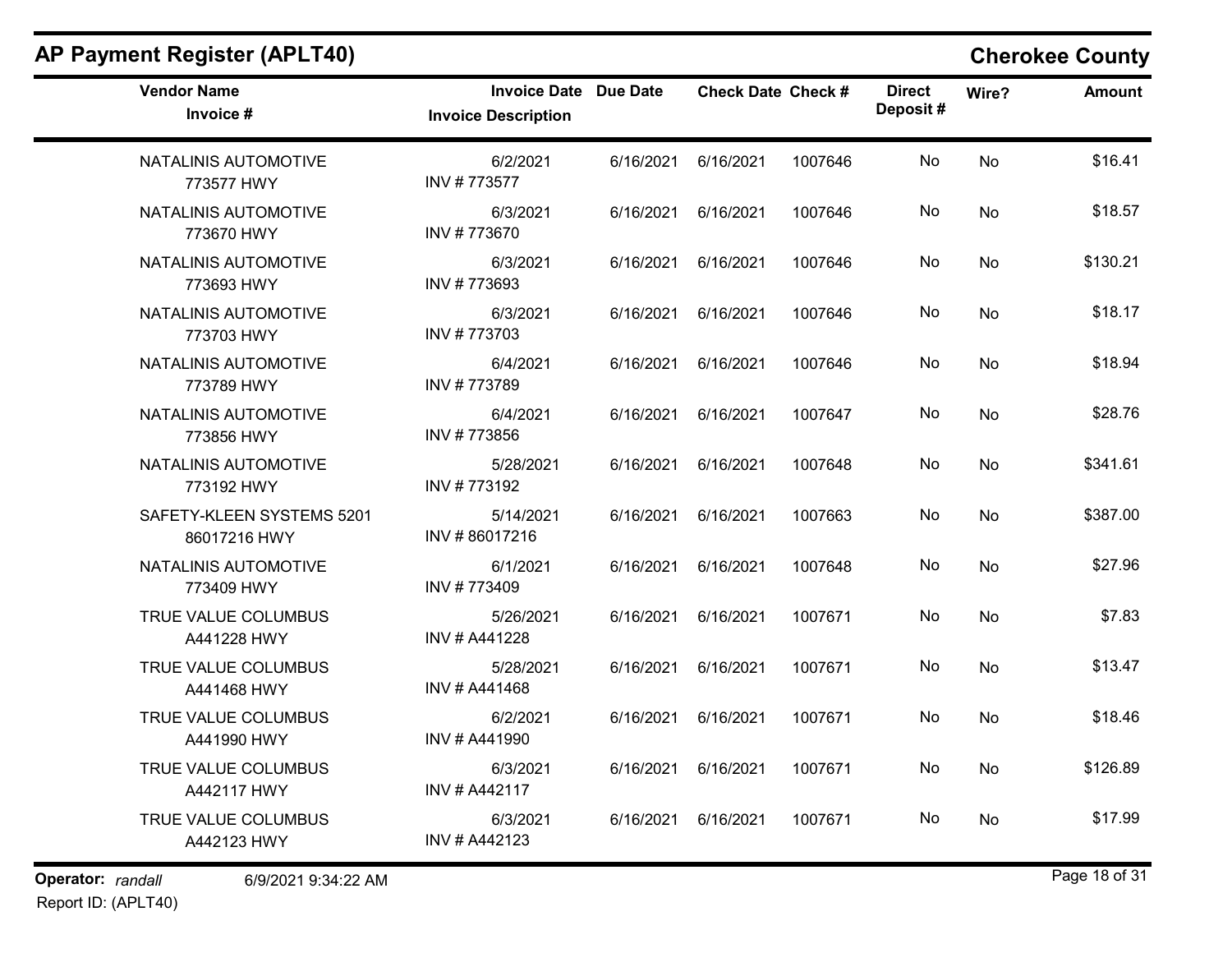| <b>Vendor Name</b><br>Invoice #                | <b>Invoice Date Due Date</b><br><b>Invoice Description</b> | <b>Check Date Check #</b> |         | <b>Direct</b><br>Deposit# | Wire?     | <b>Amount</b> |
|------------------------------------------------|------------------------------------------------------------|---------------------------|---------|---------------------------|-----------|---------------|
| TRUE VALUE COLUMBUS<br>A442148 HWY             | 6/3/2021<br>INV # A442148                                  | 6/16/2021<br>6/16/2021    | 1007671 | No                        | No        | \$8.99        |
| TRUE VALUE COLUMBUS<br>A442150 HWY             | 6/3/2021<br>INV # A442150                                  | 6/16/2021<br>6/16/2021    | 1007671 | No                        | No        | \$30.11       |
| JOHN FABICK TRACTOR CO<br>PIJO0417743 HWY      | 6/1/2021<br>INV # PIJO0417743                              | 6/16/2021<br>6/16/2021    | 1007633 | No                        | No        | \$32.48       |
| JOHN FABICK TRACTOR CO<br>PIJO0417744 HWY      | 6/1/2021<br>INV # PIJO0417744                              | 6/16/2021<br>6/16/2021    | 1007633 | No                        | No        | \$130.68      |
| JOHN FABICK TRACTOR CO<br>PIJO0417745 HWY      | 6/1/2021<br><b>INV # PIJO0417745</b>                       | 6/16/2021<br>6/16/2021    | 1007633 | No                        | No        | \$438.34      |
| JOHN FABICK TRACTOR CO<br>PIJO0417746 HWY      | 6/1/2021<br>INV # PIJO0417746                              | 6/16/2021<br>6/16/2021    | 1007633 | No                        | No        | \$110.41      |
| JOHN FABICK TRACTOR CO<br>PIJO0417747 HWY      | 6/1/2021<br>INV # PIJO0417747                              | 6/16/2021<br>6/16/2021    | 1007633 | No                        | No        | \$570.00      |
| NATALINIS AUTOMOTIVE<br>773864 HWY             | 6/4/2021<br>INV #773864                                    | 6/16/2021<br>6/16/2021    | 1007647 | No                        | No        | \$6.78        |
| <b>FLEETPRIDE</b><br>74600005 HWY              | 5/25/2021<br>INV #74600005                                 | 6/16/2021<br>6/16/2021    | 1007623 | No                        | No        | \$98.53       |
| <b>ARVEST BANK</b><br>0114-1837, 0114-1811 HWY | 6/8/2021<br>INV # 0114-1811,0114-1837                      | 6/16/2021<br>6/16/2021    | 1007593 | No                        | <b>No</b> | \$211.56      |
| <b>ARVEST BANK</b><br>0114-1837, 0114-1811 HWY | 6/8/2021<br>INV # 0114-1811,0114-1837                      | 6/16/2021<br>6/16/2021    | 1007593 | No                        | No        | \$142.03      |
| <b>ARVEST BANK</b><br>0114-1837, 0114-1811 HWY | 6/8/2021<br>INV # 0114-1811,0114-1837                      | 6/16/2021<br>6/16/2021    | 1007593 | No                        | No        | \$135.28      |
| <b>ARVEST BANK</b><br>0114-1837, 0114-1811 HWY | 6/8/2021<br>INV # 0114-1811,0114-1837                      | 6/16/2021<br>6/16/2021    | 1007593 | No                        | No        | \$132.50      |
| <b>ARVEST BANK</b><br>0114-1837, 0114-1811 HWY | 6/8/2021<br>INV # 0114-1811,0114-1837                      | 6/16/2021<br>6/16/2021    | 1007593 | No                        | No        | \$99.50       |
| Operator: randall<br>6/9/2021 9:34:22 AM       |                                                            |                           |         |                           |           | Page 19 of 31 |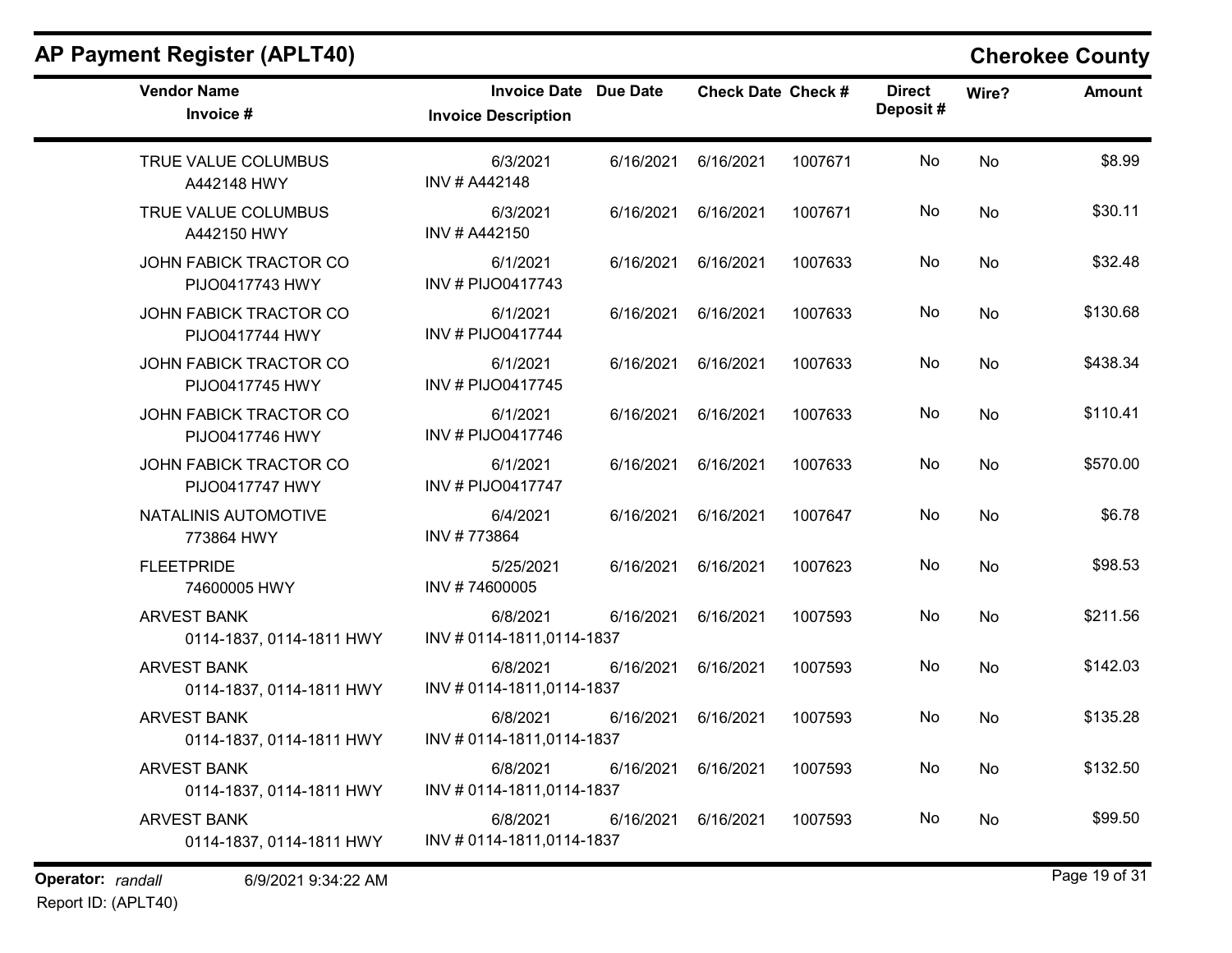$\overline{\phantom{0}}$ 

| <b>Vendor Name</b><br>Invoice #                | <b>Invoice Date Due Date</b><br><b>Invoice Description</b> | <b>Check Date Check #</b> | <b>Direct</b><br>Deposit# | Wire?     | <b>Amount</b> |
|------------------------------------------------|------------------------------------------------------------|---------------------------|---------------------------|-----------|---------------|
| <b>ARVEST BANK</b><br>0114-1837, 0114-1811 HWY | 6/8/2021<br>6/16/2021<br>INV #0114-1811,0114-1837          | 6/16/2021<br>1007593      | No                        | No        | \$74.29       |
| <b>ARVEST BANK</b><br>0114-1837, 0114-1811 HWY | 6/8/2021<br>6/16/2021<br>INV #0114-1811,0114-1837          | 1007593<br>6/16/2021      | No                        | No        | \$54.05       |
| <b>ARVEST BANK</b><br>0114-1837, 0114-1811 HWY | 6/8/2021<br>6/16/2021<br>INV # 0114-1811,0114-1837         | 6/16/2021<br>1007593      | No                        | No        | \$39.99       |
| <b>ARVEST BANK</b><br>0114-1837, 0114-1811 HWY | 6/8/2021<br>6/16/2021<br>INV # 0114-1811,0114-1837         | 1007593<br>6/16/2021      | No                        | No        | \$36.66       |
| <b>ARVEST BANK</b><br>0114-1837, 0114-1811 HWY | 6/8/2021<br>6/16/2021<br>INV # 0114-1811,0114-1837         | 6/16/2021<br>1007593      | No                        | No        | \$27.59       |
| <b>ARVEST BANK</b><br>0114-1837, 0114-1811 HWY | 6/8/2021<br>6/16/2021<br>INV # 0114-1811,0114-1837         | 6/16/2021<br>1007593      | No                        | No        | \$21.43       |
| NATALINIS AUTOMOTIVE<br>773436 HWY             | 6/1/2021<br>6/16/2021<br>INV #773436                       | 6/16/2021<br>1007646      | No                        | No        | \$23.07       |
| <b>BILL'S MOWER</b><br>7 HWY                   | 5/28/2021<br>6/16/2021<br>INV # 7                          | 6/16/2021<br>1007596      | No                        | No        | \$55.69       |
| NATALINIS AUTOMOTIVE<br>773098 HWY             | 5/27/2021<br>6/16/2021<br>INV #773098                      | 6/16/2021<br>1007648      | No                        | No        | \$8.98        |
| <b>FLEETPRIDE</b><br>74869022 HWY              | 6/16/2021<br>5/28/2021<br>INV #74869022                    | 6/16/2021<br>1007623      | No                        | <b>No</b> | \$15.40       |
| <b>FLEETPRIDE</b><br>75102495 HWY              | 6/2/2021<br>6/16/2021<br>INV #75102495                     | 6/16/2021<br>1007623      | No                        | No        | \$356.72      |
| <b>FLEETPRIDE</b><br>75148347 HWY              | 6/3/2021<br>6/16/2021<br>INV #75148347                     | 6/16/2021<br>1007623      | No                        | <b>No</b> | \$64.20       |
| <b>FLEETPRIDE</b><br>75176570 HWY              | 6/3/2021<br>6/16/2021<br>INV #75176570                     | 6/16/2021<br>1007623      | No                        | No        | \$328.56      |
| NATALINIS AUTOMOTIVE<br>772859 HWY             | 6/16/2021<br>5/25/2021<br>INV #772859                      | 6/16/2021<br>1007648      | No                        | No        | \$14.36       |

Operator: randall 6/9/2021 9:34:22 AM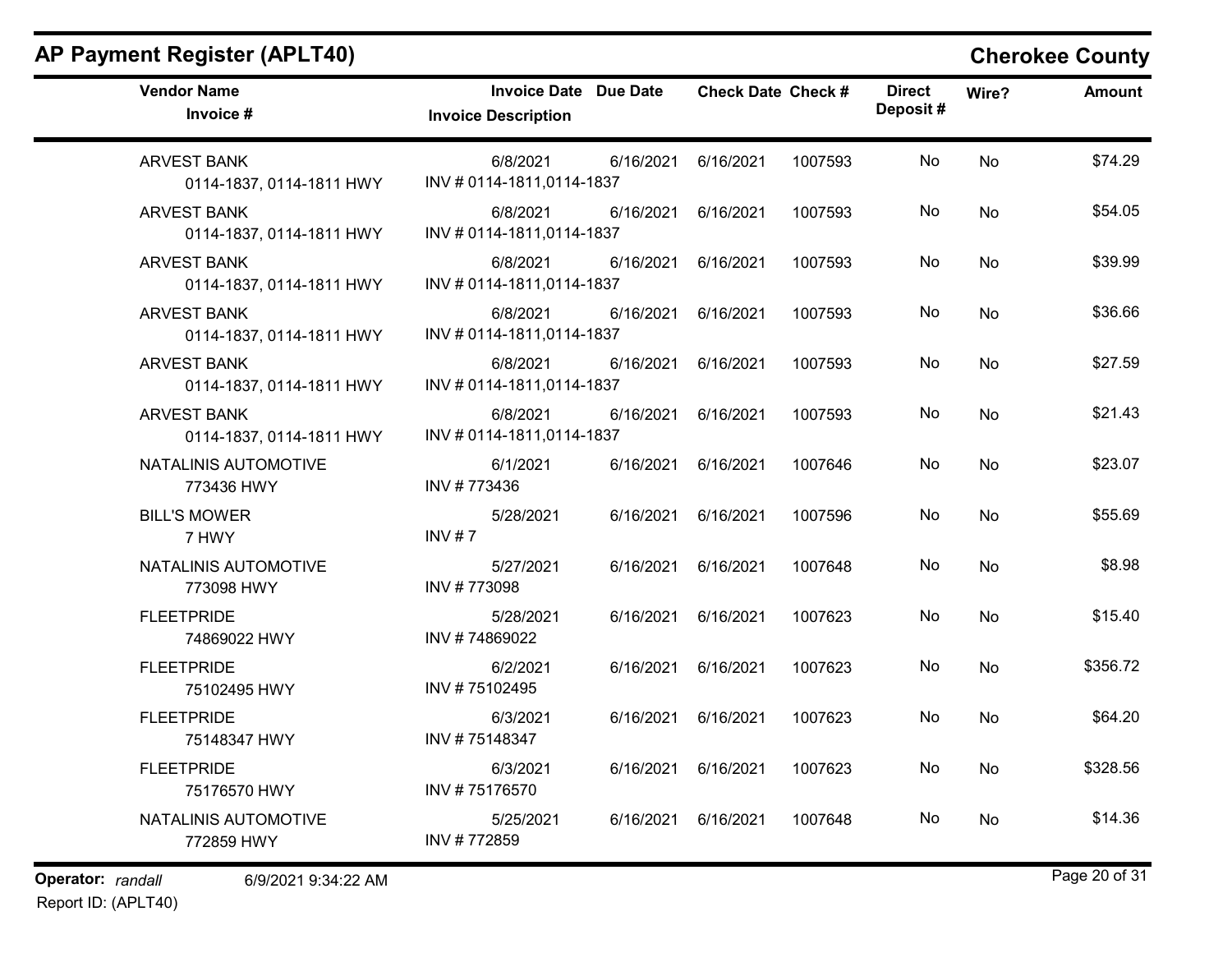| <b>Vendor Name</b><br>Invoice #                    | <b>Invoice Date Due Date</b><br><b>Invoice Description</b> |           | <b>Check Date Check #</b> |         | <b>Direct</b><br>Deposit# | Wire?     | <b>Amount</b> |
|----------------------------------------------------|------------------------------------------------------------|-----------|---------------------------|---------|---------------------------|-----------|---------------|
| NATALINIS AUTOMOTIVE<br>773083 HWY                 | 5/27/2021<br>INV #773083                                   | 6/16/2021 | 6/16/2021                 | 1007648 | No                        | <b>No</b> | \$32.03       |
| NATALINIS AUTOMOTIVE<br>772978 HWY                 | 5/26/2021<br>INV #772978                                   | 6/16/2021 | 6/16/2021                 | 1007648 | No.                       | No.       | \$34.75       |
| NATALINIS AUTOMOTIVE<br>773080 HWY                 | 5/27/2021<br>INV #773080                                   | 6/16/2021 | 6/16/2021                 | 1007648 | No.                       | <b>No</b> | (\$166.05)    |
| <b>FLEETPRIDE</b><br>74773675 HWY                  | 5/27/2021<br>INV #74773675                                 | 6/16/2021 | 6/16/2021                 | 1007623 | No                        | No        | \$3.80        |
| NATALINIS AUTOMOTIVE<br>773072 HWY                 | 5/27/2021<br>INV #773072                                   | 6/16/2021 | 6/16/2021                 | 1007648 | No.                       | <b>No</b> | \$32.99       |
| MIKE CARPINO FORD MERCURY INC<br>69440 HWY         | 5/24/2021<br>INV #69440                                    | 6/16/2021 | 6/16/2021                 | 1007643 | No.                       | No        | \$478.44      |
| NATALINIS AUTOMOTIVE<br>773070 HWY                 | 5/27/2021<br>INV #773070                                   | 6/16/2021 | 6/16/2021                 | 1007648 | No.                       | <b>No</b> | \$405.78      |
| Account: 11000053080 - MAINTENANCE/BLDGS & GROUNDS |                                                            |           |                           |         |                           |           |               |
| CLEAN THE UNIFORM CO JOPLIN<br>20219882 HWY        | 5/31/2021<br>INV #20219882                                 | 6/16/2021 | 6/16/2021                 | 1007610 | No                        | <b>No</b> | \$107.77      |
| CLEAN THE UNIFORM CO JOPLIN<br>20218272 HWY        | 5/24/2021<br>INV #20218272                                 | 6/16/2021 | 6/16/2021                 | 1007610 | No                        | <b>No</b> | \$41.69       |
| Account: 11000053089 - OTHER CONTRACTUAL           |                                                            |           |                           |         |                           |           |               |
| <b>DAVIS CONSTRUCTION</b><br>3394 HWY              | 6/4/2021<br>INV #3394                                      | 6/16/2021 | 6/16/2021                 | 1007619 | No                        | No        | \$6,374.62    |
| OCCUPATIONAL HEALTH SERVICES<br>12082 HWY          | 6/1/2021<br>INV #12082, 12119                              | 6/16/2021 | 6/16/2021                 | 1007652 | No                        | <b>No</b> | \$514.00      |
| <b>DAVIS CONSTRUCTION</b><br>3390-IN HWY           | 5/28/2021<br>INV #3390-IN                                  | 6/16/2021 | 6/16/2021                 | 1007619 | No.                       | No.       | \$11,262.38   |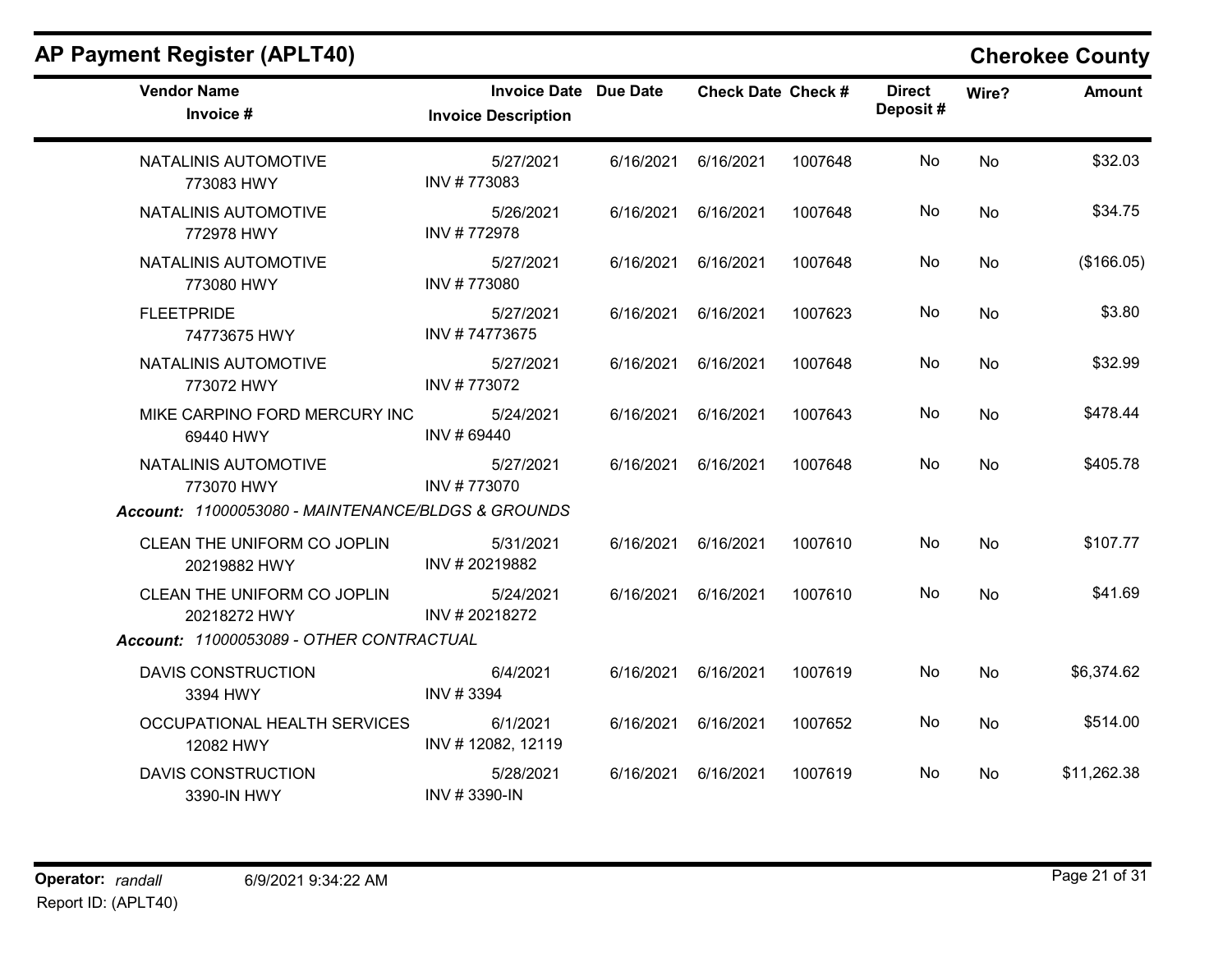| <b>AP Payment Register (APLT40)</b>                                            |                                   |                                                 |                           |         |                           |           | <b>Cherokee County</b> |
|--------------------------------------------------------------------------------|-----------------------------------|-------------------------------------------------|---------------------------|---------|---------------------------|-----------|------------------------|
| <b>Vendor Name</b><br>Invoice #                                                | <b>Invoice Description</b>        | <b>Invoice Date Due Date</b>                    | <b>Check Date Check #</b> |         | <b>Direct</b><br>Deposit# | Wire?     | <b>Amount</b>          |
| <b>DAVIS CONSTRUCTION</b><br>3393 HWY<br><b>Subtotal for Department: 000:</b>  | 6/3/2021<br>INV #3393             | 6/16/2021                                       | 6/16/2021                 | 1007619 | No.                       | No        | \$2,232.73             |
|                                                                                |                                   |                                                 |                           |         |                           |           | \$94,241.97            |
| <b>Subtotal for Fund: 110:</b>                                                 |                                   |                                                 |                           |         |                           |           |                        |
| 130<br><b>NOXIOUS WEED</b><br>Fund:<br><b>NON-DEPARTMENTAL</b><br>Dept:<br>000 |                                   |                                                 |                           |         |                           |           | \$94,241.97            |
| Account: 13000053023 - EMPLOYEE FOOD/MEALS                                     |                                   |                                                 |                           |         |                           |           |                        |
| <b>ARVEST BANK</b><br>616 NOX                                                  | 6/7/2021<br>ACCT 4485638000235641 | 6/16/2021                                       | 6/16/2021                 | 1007593 | No.                       | No        | \$70.85                |
| Account: 13000053025 - PARTS/VEHICLE REPAIRS                                   |                                   |                                                 |                           |         |                           |           |                        |
| NATALINIS AUTOMOTIVE<br>773495                                                 | 6/2/2021<br><b>INV 773495</b>     | 6/16/2021                                       | 6/16/2021                 | 1007646 | No.                       | <b>No</b> | \$21.49                |
| Account: 13000053028 - COMPUTER SUPPLIES                                       |                                   |                                                 |                           |         |                           |           |                        |
| <b>ARVEST BANK</b><br>616 NOX                                                  | 6/7/2021<br>ACCT 4485638000235641 | 6/16/2021                                       | 6/16/2021                 | 1007593 | No                        | <b>No</b> | \$16.11                |
| Account: 13000053074 - TELEPHONE BILLS                                         |                                   |                                                 |                           |         |                           |           |                        |
| COLUMBUS TELEPHONE COMPANY<br>619 NOX                                          | 6/1/2021<br><b>ACCT 2293</b>      | 6/16/2021                                       | 6/16/2021                 | 1007612 | No.                       | <b>No</b> | \$129.51               |
| Account: 13000053078 - LEGAL PRINTING/ADVERTISING                              |                                   |                                                 |                           |         |                           |           |                        |
| <b>COLUMBUS NEWS REPORT</b><br>619                                             | 6/1/2021                          | 6/16/2021<br>LEGAL NOTICE/CONTROL NOXIOUS WEEDS | 6/16/2021                 | 1007611 | No.                       | No        | \$48.00                |
| <b>Account: 13000053141 - CHEMICALS</b>                                        |                                   |                                                 |                           |         |                           |           |                        |
| NUTRIEN AG SOLUTIONS<br>45524717                                               | 6/7/2021<br>INV 45524717          | 6/16/2021                                       | 6/16/2021                 | 1007651 | No.                       | No        | \$6,083.80             |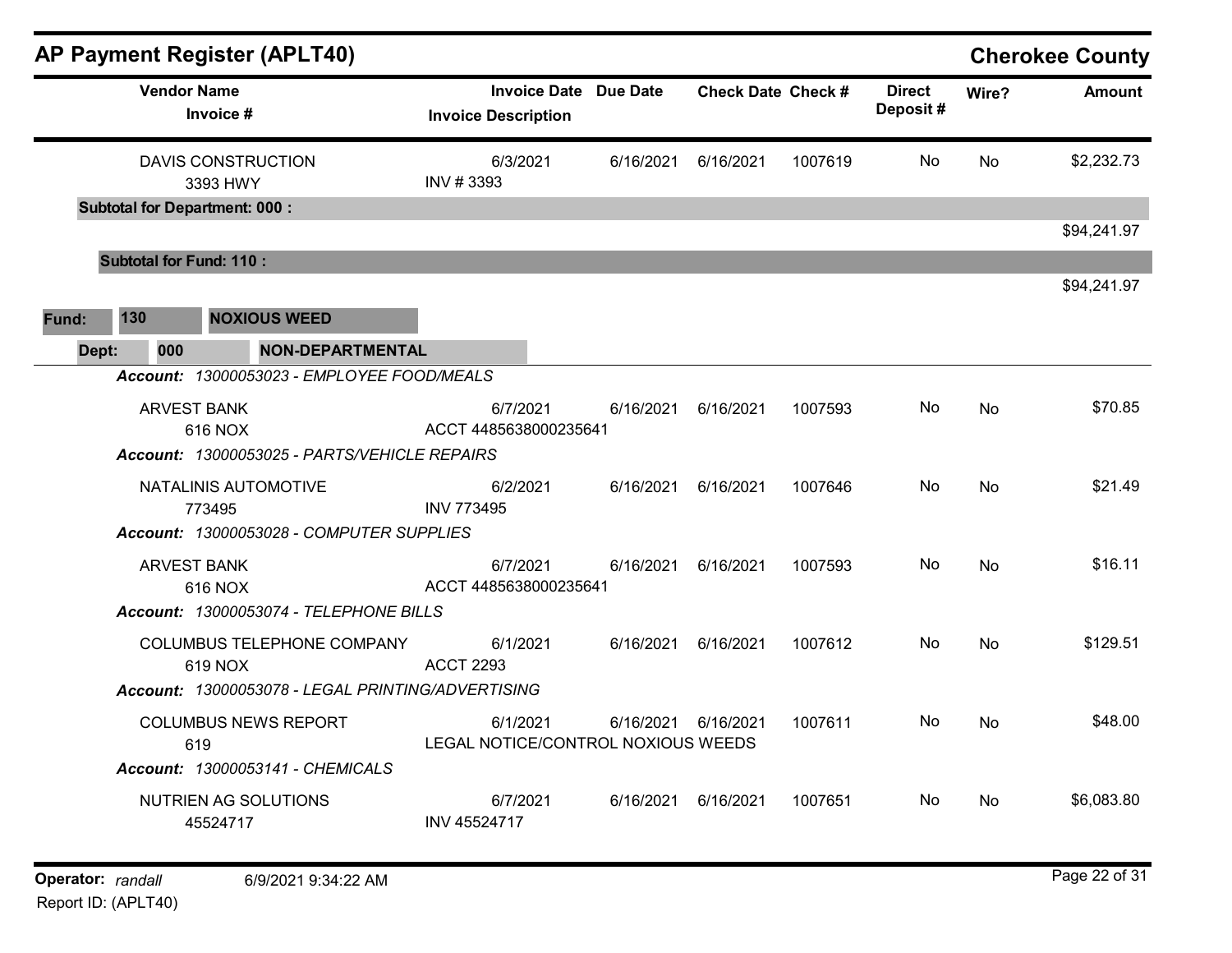|       |                                | <b>AP Payment Register (APLT40)</b>                                                      |                                                            |           |                           |         |                           |       | <b>Cherokee County</b> |
|-------|--------------------------------|------------------------------------------------------------------------------------------|------------------------------------------------------------|-----------|---------------------------|---------|---------------------------|-------|------------------------|
|       |                                | <b>Vendor Name</b><br>Invoice #                                                          | <b>Invoice Date Due Date</b><br><b>Invoice Description</b> |           | <b>Check Date Check #</b> |         | <b>Direct</b><br>Deposit# | Wire? | <b>Amount</b>          |
|       |                                | <b>Subtotal for Department: 000:</b>                                                     |                                                            |           |                           |         |                           |       | \$6,369.76             |
|       | <b>Subtotal for Fund: 130:</b> |                                                                                          |                                                            |           |                           |         |                           |       |                        |
|       | 140                            | <b>HEALTH</b>                                                                            |                                                            |           |                           |         |                           |       | \$6,369.76             |
| Fund: |                                |                                                                                          |                                                            |           |                           |         |                           |       |                        |
| Dept: | 000                            | <b>NON-DEPARTMENTAL</b><br>Account: 14000053021 - PRINTING/OFFICE SUPPLIES               |                                                            |           |                           |         |                           |       |                        |
|       |                                | <b>FOUR STATE PRINTING</b><br>11302<br>Account: 14000053072 - GAS, ELECTRIC, WATER/PHONE | 6/7/2021<br><b>INV 11302</b>                               | 6/16/2021 | 6/16/2021                 | 1007624 | No                        | No    | \$66.30                |
|       |                                | COLUMBUS TELEPHONE COMPANY<br>616 HE                                                     | 6/7/2021<br><b>ACCT 2311</b>                               | 6/16/2021 | 6/16/2021                 | 1007612 | No                        | No    | \$56.22                |
|       |                                | <b>KANSAS GAS SERVICE</b><br>616 HE                                                      | 6/7/2021<br>ACCT 510080477 1188672 27                      | 6/16/2021 | 6/16/2021                 | 1007634 | No                        | No    | \$143.90               |
|       |                                | <b>CITY OF COLUMBUS</b><br>616 HE                                                        | 6/7/2021<br>ACCT 07-17240-00                               | 6/16/2021 | 6/16/2021                 | 1007607 | No                        | No    | \$60.00                |
|       |                                | Account: 14000053074 - TELEPHONE BILLS                                                   |                                                            |           |                           |         |                           |       |                        |
|       |                                | COLUMBUS TELEPHONE COMPANY<br>616 HE1                                                    | 6/7/2021<br><b>ACCT 2060</b>                               | 6/16/2021 | 6/16/2021                 | 1007612 | No                        | No    | \$642.31               |
|       |                                | Account: 14000053076 - PROFESSIONAL SERVICES                                             |                                                            |           |                           |         |                           |       |                        |
|       |                                | <b>QUALITY PEST CONTROL INC</b><br>616                                                   | 6/7/2021<br><b>MONTHLY SPRAY</b>                           | 6/16/2021 | 6/16/2021                 | 1007660 | No                        | No    | \$50.00                |
|       |                                | CRAW-KAN TELEPHONE COOPERATIVE INC 6/7/2021<br>616 HE                                    | <b>ACCT 129793</b>                                         |           | 6/16/2021 6/16/2021       | 1007617 | No.                       | No    | \$21.25                |
|       |                                | Account: 14000053096 - VEHICLE EQUIPMENT                                                 |                                                            |           |                           |         |                           |       |                        |
|       |                                | COMMUNITY HEALTH CENTER OF SEK INC<br>616HE                                              | 6/7/2021<br>FINAL PMT/CARE RESOURCE PROGRAM/APR-JUNE       |           | 6/16/2021 6/16/2021       | 1007613 | No                        | No    | \$10,000.00            |
|       | Operator: randall              | 6/9/2021 9:34:22 AM                                                                      |                                                            |           |                           |         |                           |       | Page 23 of 31          |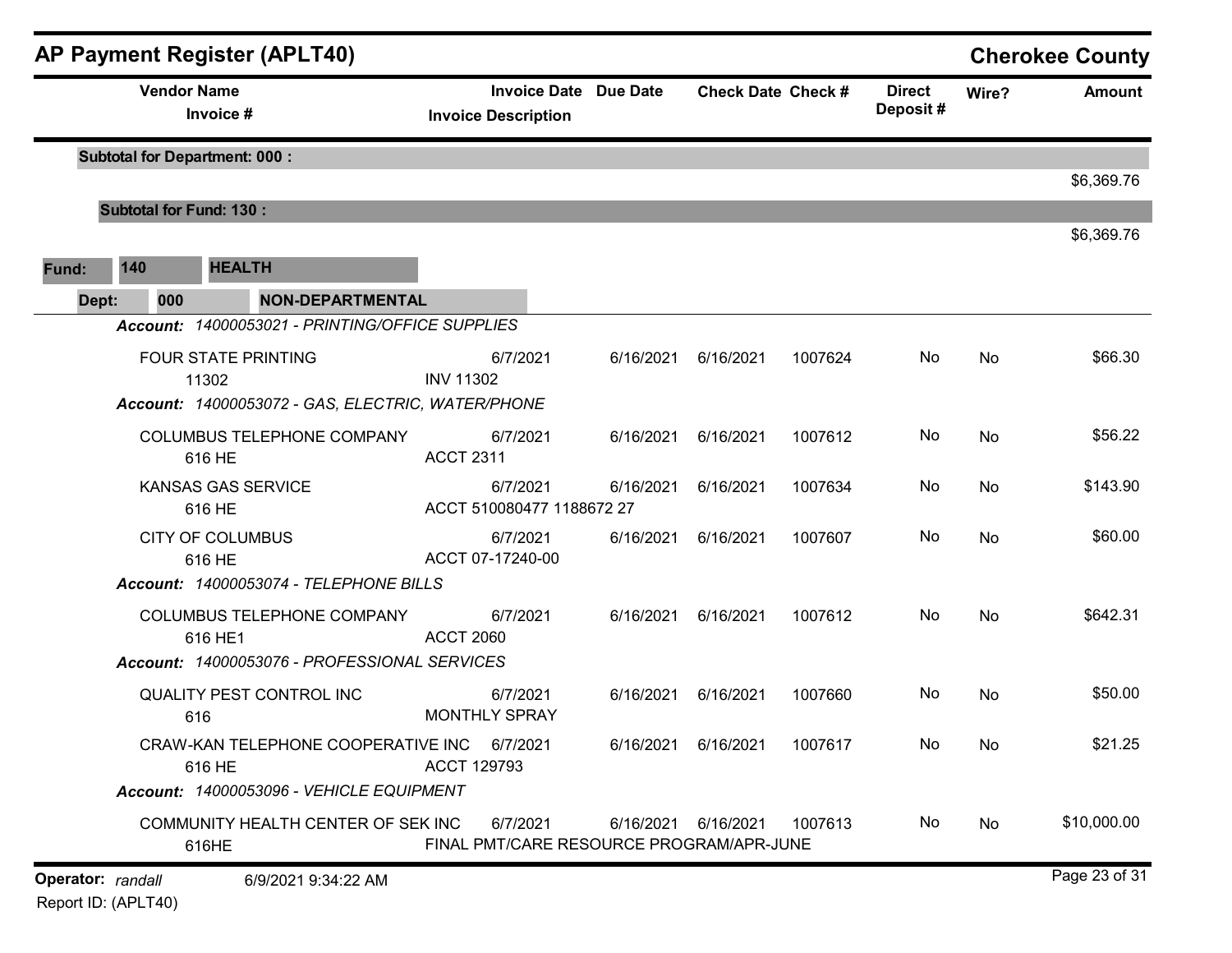|       |     |     | <b>AP Payment Register (APLT40)</b>              |                      |                                                            |           |                           |         |                           |           | <b>Cherokee County</b> |
|-------|-----|-----|--------------------------------------------------|----------------------|------------------------------------------------------------|-----------|---------------------------|---------|---------------------------|-----------|------------------------|
|       |     |     | <b>Vendor Name</b><br>Invoice #                  |                      | <b>Invoice Date Due Date</b><br><b>Invoice Description</b> |           | <b>Check Date Check #</b> |         | <b>Direct</b><br>Deposit# | Wire?     | <b>Amount</b>          |
|       |     |     | Account: 14000053182 - CONTRACTS                 |                      |                                                            |           |                           |         |                           |           |                        |
|       |     |     | COMMUNITY HEALTH CENTER OF SEK INC<br>5600       | <b>INV 5600</b>      | 6/7/2021                                                   | 6/16/2021 | 6/16/2021                 | 1007613 | No                        | <b>No</b> | \$100.00               |
|       |     |     | <b>Subtotal for Department: 000:</b>             |                      |                                                            |           |                           |         |                           |           |                        |
|       |     |     |                                                  |                      |                                                            |           |                           |         |                           |           | \$11,139.98            |
|       |     |     | <b>Subtotal for Fund: 140:</b>                   |                      |                                                            |           |                           |         |                           |           |                        |
|       |     |     |                                                  |                      |                                                            |           |                           |         |                           |           | \$11,139.98            |
| Fund: | 190 |     | <b>SPECIAL BRIDGE BUILDIN</b>                    |                      |                                                            |           |                           |         |                           |           |                        |
| Dept: |     | 000 | <b>NON-DEPARTMENTAL</b>                          |                      |                                                            |           |                           |         |                           |           |                        |
|       |     |     | Account: 19000053089 - OTHER CONTRACTUAL         |                      |                                                            |           |                           |         |                           |           |                        |
|       |     |     | KDOT- BUREAU OF LOCAL PROJECTS<br>157-14 BRIDGE0 |                      | 6/1/2021<br>AGREEMENT 157-14                               | 6/16/2021 | 6/16/2021                 | 1007635 | No.                       | No        | \$2,350.00             |
|       |     |     | <b>Subtotal for Department: 000:</b>             |                      |                                                            |           |                           |         |                           |           |                        |
|       |     |     |                                                  |                      |                                                            |           |                           |         |                           |           | \$2,350.00             |
|       |     |     | <b>Subtotal for Fund: 190:</b>                   |                      |                                                            |           |                           |         |                           |           |                        |
|       |     |     |                                                  |                      |                                                            |           |                           |         |                           |           | \$2,350.00             |
| Fund: | 224 |     | <b>CHEROKEE COUNTY 911</b>                       |                      |                                                            |           |                           |         |                           |           |                        |
| Dept: |     | 000 | <b>NON-DEPARTMENTAL</b>                          |                      |                                                            |           |                           |         |                           |           |                        |
|       |     |     | Account: 22400053300 - MISC PAID OUT             |                      |                                                            |           |                           |         |                           |           |                        |
|       |     |     | PRIORITY DISPATCH                                |                      | 6/3/2021                                                   | 6/16/2021 | 6/16/2021                 | 1007656 | No                        | No        | \$150.00               |
|       |     |     | SIN256050                                        | <b>INV SIN256050</b> |                                                            |           |                           |         |                           |           |                        |
|       |     |     | UR SOLUTIONS<br>20210503                         | INV 2021-05-03       | 6/2/2021                                                   | 6/16/2021 | 6/16/2021                 | 1007673 | No.                       | No        | \$118.75               |
|       |     |     | CRAW-KAN TELEPHONE COOPERATIVE INC<br>616        |                      | 6/2/2021<br>INV 1818SZ10901.060                            | 6/16/2021 | 6/16/2021                 | 1007617 | No.                       | No        | \$98.00                |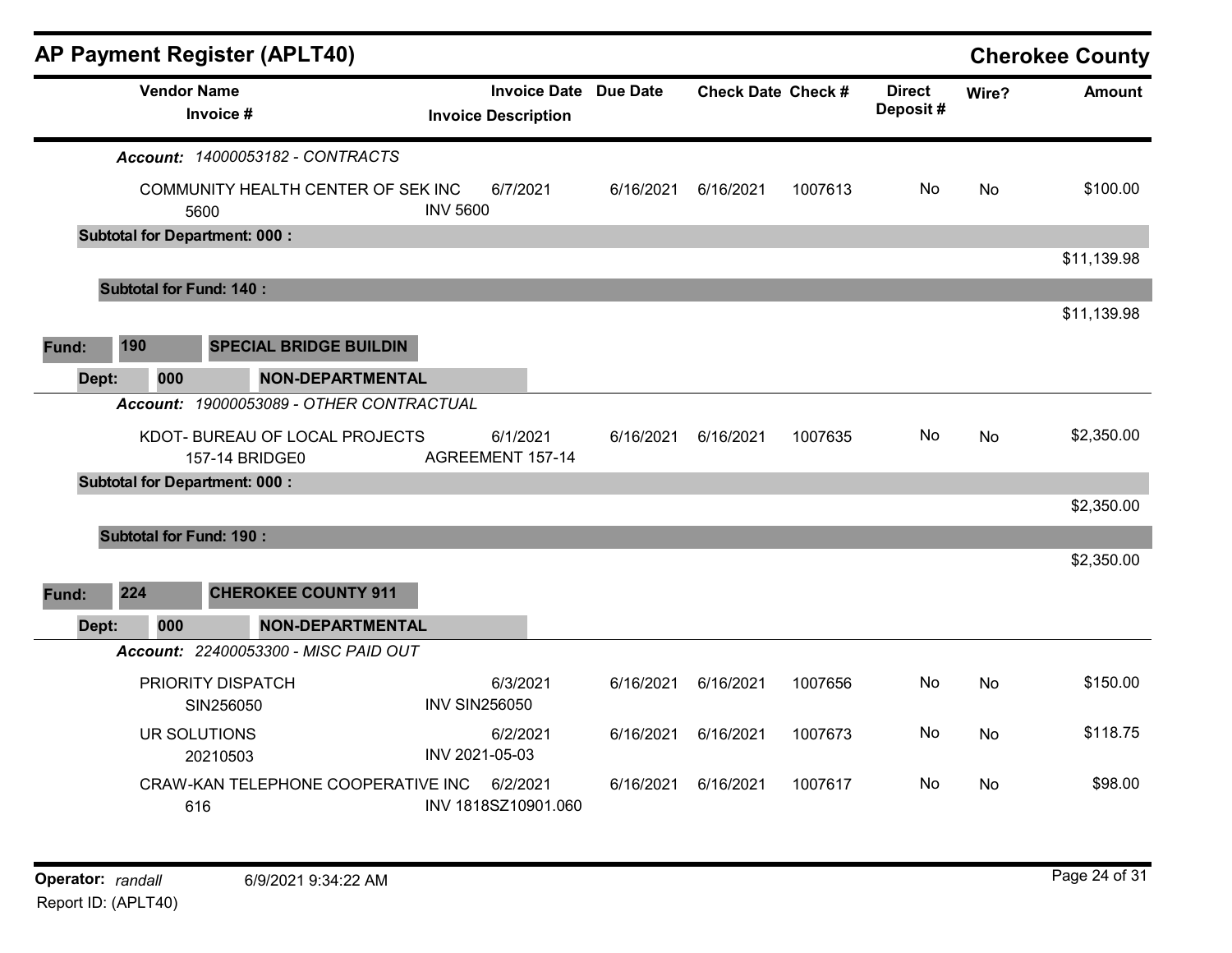|       |                                      |                                       | <b>AP Payment Register (APLT40)</b>          |                   |                                                   |           |                           |         |                           |           | <b>Cherokee County</b> |
|-------|--------------------------------------|---------------------------------------|----------------------------------------------|-------------------|---------------------------------------------------|-----------|---------------------------|---------|---------------------------|-----------|------------------------|
|       | <b>Vendor Name</b>                   | Invoice #                             |                                              |                   | <b>Invoice Date</b><br><b>Invoice Description</b> | Due Date  | <b>Check Date Check #</b> |         | <b>Direct</b><br>Deposit# | Wire?     | <b>Amount</b>          |
|       |                                      | <b>CENTURYLINK</b><br>616             |                                              |                   | 6/2/2021<br>ACCT 313409961                        | 6/16/2021 | 6/16/2021                 | 1007602 | No                        | No        | \$476.00               |
|       | <b>TESSCO INC</b>                    | 558682                                |                                              | <b>INV 558682</b> | 6/1/2021                                          | 6/16/2021 | 6/16/2021                 | 1007668 | No                        | No        | \$270.80               |
|       |                                      | <b>VERIZON WIRELESS</b><br>9880094880 |                                              | INV 9880094880    | 6/2/2021                                          | 6/16/2021 | 6/16/2021                 | 1007676 | No                        | No        | \$1,280.84             |
|       | <b>Subtotal for Department: 000:</b> |                                       |                                              |                   |                                                   |           |                           |         |                           |           |                        |
|       |                                      |                                       |                                              |                   |                                                   |           |                           |         |                           |           | \$2,394.39             |
|       | <b>Subtotal for Fund: 224:</b>       |                                       |                                              |                   |                                                   |           |                           |         |                           |           |                        |
| Fund: | 230                                  |                                       | <b>APPRAISER COSTS</b>                       |                   |                                                   |           |                           |         |                           |           | \$2,394.39             |
| Dept: | 000                                  |                                       | <b>NON-DEPARTMENTAL</b>                      |                   |                                                   |           |                           |         |                           |           |                        |
|       |                                      |                                       | Account: 23000053028 - COMPUTER SUPPLIES     |                   |                                                   |           |                           |         |                           |           |                        |
|       | <b>KISSTECH</b>                      | 2520                                  |                                              | <b>INV 2520</b>   | 6/7/2021                                          | 6/16/2021 | 6/16/2021                 | 1007637 | No                        | <b>No</b> | \$35.00                |
|       |                                      |                                       | Account: 23000053029 - MISC SUPPLIES         |                   |                                                   |           |                           |         |                           |           |                        |
|       | <b>ARVEST BANK</b>                   | 616 APP                               |                                              |                   | 6/8/2021<br>ACCT 4485630001141878                 | 6/16/2021 | 6/16/2021                 | 1007593 | No                        | <b>No</b> | \$80.00                |
|       |                                      |                                       | Account: 23000053074 - TELEPHONE BILLS       |                   |                                                   |           |                           |         |                           |           |                        |
|       |                                      | 619                                   | COLUMBUS TELEPHONE COMPANY                   | <b>ACCT 7577</b>  | 6/1/2021                                          | 6/16/2021 | 6/16/2021                 | 1007612 | No.                       | No        | \$113.09               |
|       |                                      |                                       | Account: 23000053076 - PROFESSIONAL SERVICES |                   |                                                   |           |                           |         |                           |           |                        |
|       |                                      | <b>RODNEY SANDERS</b><br>20210502     |                                              | INV 2021-05-02    | 6/2/2021                                          | 6/16/2021 | 6/16/2021                 | 1007662 | No.                       | <b>No</b> | \$776.25               |
|       | <b>Subtotal for Department: 000:</b> |                                       |                                              |                   |                                                   |           |                           |         |                           |           |                        |
|       |                                      |                                       |                                              |                   |                                                   |           |                           |         |                           |           | \$1,004.34             |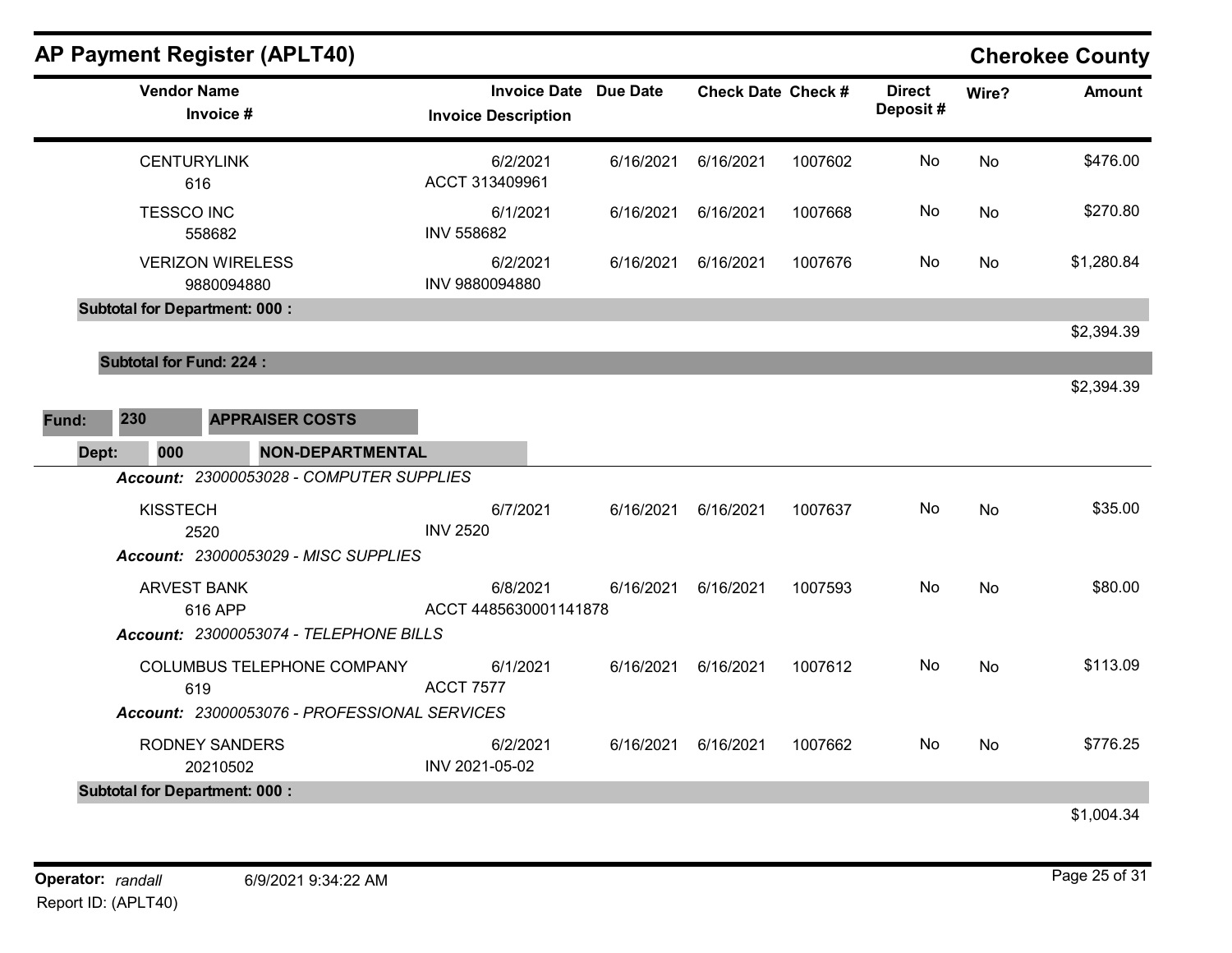|       |                                | <b>AP Payment Register (APLT40)</b>                                    |                                       |                                                   |                           |         |                           |       | <b>Cherokee County</b> |
|-------|--------------------------------|------------------------------------------------------------------------|---------------------------------------|---------------------------------------------------|---------------------------|---------|---------------------------|-------|------------------------|
|       | <b>Vendor Name</b>             | Invoice #                                                              | <b>Invoice Description</b>            | <b>Invoice Date Due Date</b>                      | <b>Check Date Check #</b> |         | <b>Direct</b><br>Deposit# | Wire? | <b>Amount</b>          |
|       | <b>Subtotal for Fund: 230:</b> |                                                                        |                                       |                                                   |                           |         |                           |       |                        |
| Fund: | 260                            | <b>EMPLOYEE BENEFITS</b>                                               |                                       |                                                   |                           |         |                           |       | \$1,004.34             |
| Dept: | 000                            | <b>NON-DEPARTMENTAL</b>                                                |                                       |                                                   |                           |         |                           |       |                        |
|       |                                | Account: 26000053005 - EMPLOYEE BENEFITS                               |                                       |                                                   |                           |         |                           |       |                        |
|       |                                | UNITED STATE TREASURY<br>619                                           | 6/1/2021                              | 6/16/2021<br>FORM 720, PCORI FEE, CHEROKEE COUNTY | 6/16/2021                 | 1007672 | No                        | No    | \$550.62               |
|       |                                | <b>Subtotal for Department: 000:</b>                                   |                                       |                                                   |                           |         |                           |       | \$550.62               |
|       | <b>Subtotal for Fund: 260:</b> |                                                                        |                                       |                                                   |                           |         |                           |       | \$550.62               |
| Fund: | 300                            | <b>SERVICE FOR ELDERLY</b>                                             |                                       |                                                   |                           |         |                           |       |                        |
| Dept: | 000                            | <b>NON-DEPARTMENTAL</b><br>Account: 30000053072 - GAS, ELECTRIC, WATER |                                       |                                                   |                           |         |                           |       |                        |
|       |                                | <b>KANSAS GAS SERVICE</b><br>619 ELD1                                  | 6/1/2021<br>ACCT 512076592 1191351 09 | 6/16/2021                                         | 6/16/2021                 | 1007634 | No.                       | No    | \$55.10                |
|       |                                | <b>KANSAS GAS SERVICE</b><br>619 ELD                                   | 6/1/2021<br>ACCT 51020083 1175382 00  | 6/16/2021                                         | 6/16/2021                 | 1007634 | No                        | No    | \$68.96                |
|       |                                | <b>CITY OF COLUMBUS</b><br>619 EL                                      | 6/1/2021<br>ACCT 07-48820-01          | 6/16/2021                                         | 6/16/2021                 | 1007607 | No                        | No    | \$58.06                |
|       |                                | <b>CITY OF GALENA</b><br>619                                           | 6/1/2021<br>ACCT 10006000             | 6/16/2021                                         | 6/16/2021                 | 1007608 | No                        | No    | \$176.79               |
|       |                                | <b>LIBERTY UTILITIES</b><br>619                                        | 6/1/2021<br>ACCT 124991-59-7          | 6/16/2021                                         | 6/16/2021                 | 1007638 | No                        | No    | \$73.38                |
|       |                                | <b>KANSAS GAS SERVICE</b><br>616                                       | 6/1/2021<br>ACCT 510724504 2014982 18 | 6/16/2021                                         | 6/16/2021                 | 1007634 | No                        | No    | \$39.78                |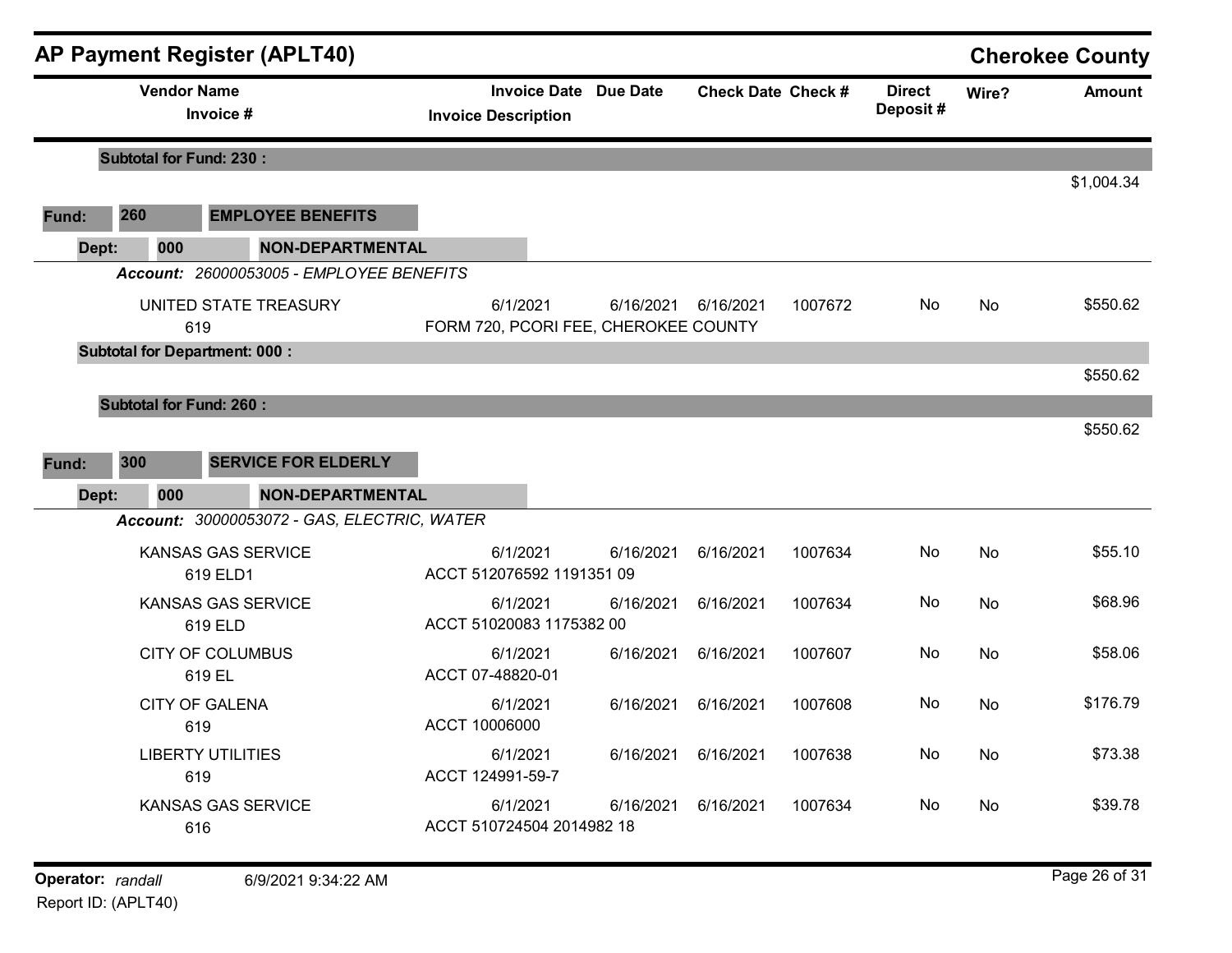|       |                                | <b>AP Payment Register (APLT40)</b>                                             |                                                            |           |                           |         |                           |           | <b>Cherokee County</b> |
|-------|--------------------------------|---------------------------------------------------------------------------------|------------------------------------------------------------|-----------|---------------------------|---------|---------------------------|-----------|------------------------|
|       | <b>Vendor Name</b>             | Invoice #                                                                       | <b>Invoice Date Due Date</b><br><b>Invoice Description</b> |           | <b>Check Date Check #</b> |         | <b>Direct</b><br>Deposit# | Wire?     | <b>Amount</b>          |
|       |                                | <b>KANSAS GAS SERVICE</b><br>619 ELD2<br>Account: 30000053074 - TELEPHONE BILLS | 6/1/2021<br>ACCT 510074383 1179346 45                      | 6/16/2021 | 6/16/2021                 | 1007634 | No                        | <b>No</b> | \$46.61                |
|       | <b>CENTURYLINK</b>             | 616 EL                                                                          | 6/7/2021<br>ACCT 313571296                                 | 6/16/2021 | 6/16/2021                 | 1007602 | No                        | No        | \$84.83                |
|       | <b>CENTURYLINK</b>             | 619 EL                                                                          | 6/1/2021<br>ACCT 320494722                                 | 6/16/2021 | 6/16/2021                 | 1007601 | No                        | No        | \$2.87                 |
|       | <b>CENTURYLINK</b><br>619      |                                                                                 | 6/1/2021<br>ACCT 320497874                                 | 6/16/2021 | 6/16/2021                 | 1007601 | No                        | No        | \$2.87                 |
|       | <b>CENTURYLINK</b>             | 616 EL1                                                                         | 6/7/2021<br>ACCT 313355170                                 | 6/16/2021 | 6/16/2021                 | 1007602 | No.                       | <b>No</b> | \$97.72                |
|       |                                | <b>Subtotal for Department: 000:</b>                                            |                                                            |           |                           |         |                           |           | \$706.97               |
|       | <b>Subtotal for Fund: 300:</b> |                                                                                 |                                                            |           |                           |         |                           |           | \$706.97               |
| Fund: | 304                            | <b>SPIDER PROGRAM</b>                                                           |                                                            |           |                           |         |                           |           |                        |
| Dept: | 000                            | <b>NON-DEPARTMENTAL</b>                                                         |                                                            |           |                           |         |                           |           |                        |
|       |                                | Account: 30400053300 - MISC PAID OUT                                            |                                                            |           |                           |         |                           |           |                        |
|       | <b>BOBBY POE</b><br>616        |                                                                                 | 6/2/2021<br>SERVICES RENDERED/INVESTIGATION 2021-0532      | 6/16/2021 | 6/16/2021                 | 1007598 | No                        | No        | \$5,000.00             |
|       |                                | BROOKS-JEFFREY MARKETING, INC<br>199377                                         | 5/27/2021<br><b>INV 199377</b>                             |           | 6/16/2021 6/16/2021       | 1007600 | No                        | No        | \$230.00               |
|       |                                | BROOKS-JEFFREY MARKETING, INC<br>199376                                         | 5/27/2021<br><b>INV 199376</b>                             | 6/16/2021 | 6/16/2021                 | 1007600 | No                        | <b>No</b> | \$208.23               |
|       |                                | <b>Subtotal for Department: 000:</b>                                            |                                                            |           |                           |         |                           |           |                        |
|       |                                |                                                                                 |                                                            |           |                           |         |                           |           | \$5,438.23             |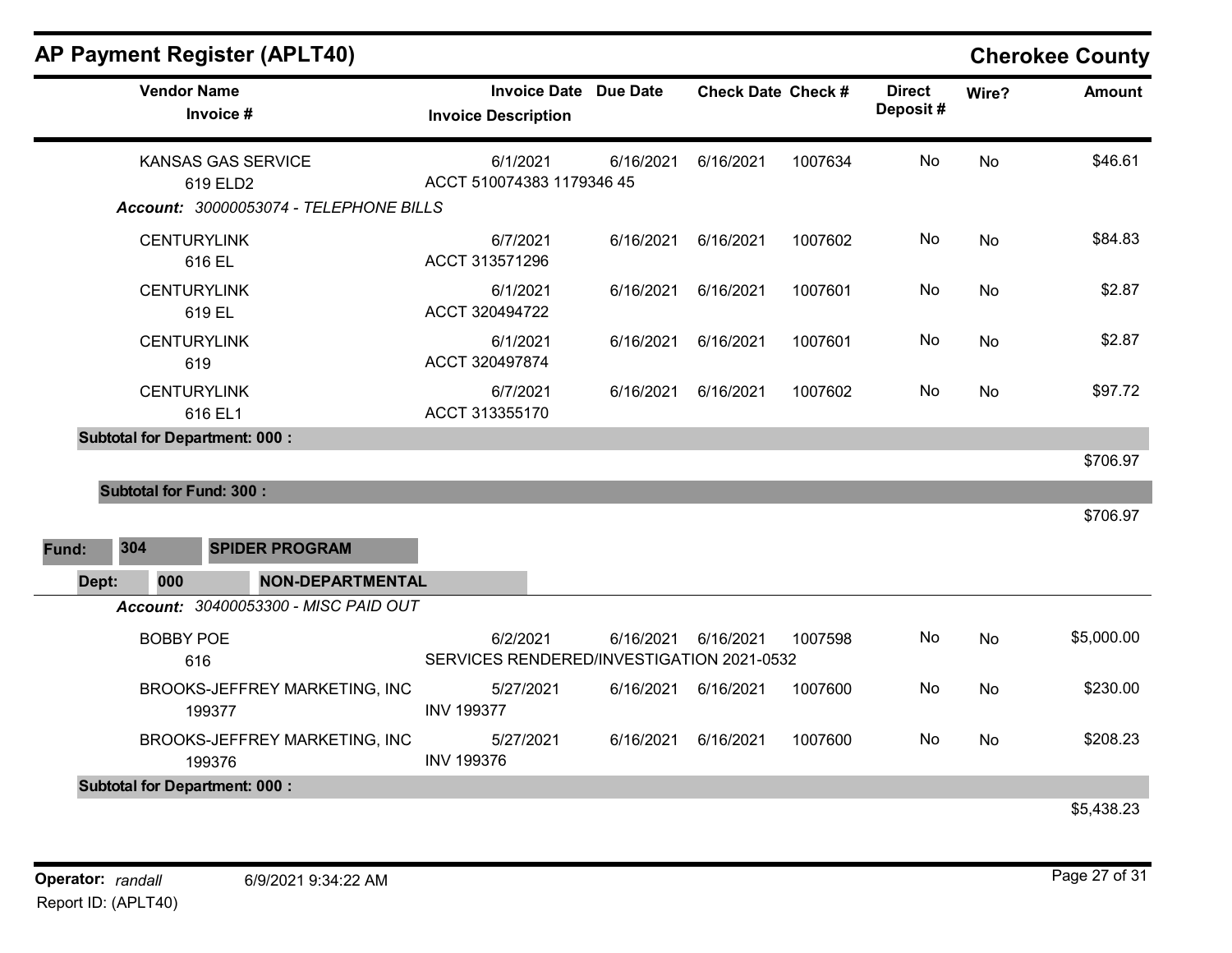|       |                                | <b>AP Payment Register (APLT40)</b>             |                                                            |           |                           |         |                           |       | <b>Cherokee County</b> |
|-------|--------------------------------|-------------------------------------------------|------------------------------------------------------------|-----------|---------------------------|---------|---------------------------|-------|------------------------|
|       | <b>Vendor Name</b>             | Invoice #                                       | <b>Invoice Date Due Date</b><br><b>Invoice Description</b> |           | <b>Check Date Check #</b> |         | <b>Direct</b><br>Deposit# | Wire? | <b>Amount</b>          |
|       | <b>Subtotal for Fund: 304:</b> |                                                 |                                                            |           |                           |         |                           |       |                        |
| Fund: | 330                            | <b>SEWER DISTRICT#1 OPER</b>                    |                                                            |           |                           |         |                           |       | \$5,438.23             |
| Dept: | 000                            | <b>NON-DEPARTMENTAL</b>                         |                                                            |           |                           |         |                           |       |                        |
|       |                                | Account: 33000053072 - GAS, ELECTRIC, WATER     |                                                            |           |                           |         |                           |       |                        |
|       |                                | <b>LIBERTY UTILITIES</b><br>866807-56-3 SEWER0  | 6/1/2021<br>ACCT #866807-56-3                              | 6/16/2021 | 6/16/2021                 | 1007638 | No                        | No    | \$89.78                |
|       |                                | <b>LIBERTY UTILITIES</b><br>547731-85-1 SEWER01 | 5/27/2021<br>ACCT #547731-85-1                             | 6/16/2021 | 6/16/2021                 | 1007638 | No                        | No    | \$826.67               |
|       |                                | <b>LIBERTY UTILITIES</b><br>059522-21-9 SEWER01 | 5/27/2021<br>ACCT # 059522-21-9                            | 6/16/2021 | 6/16/2021                 | 1007638 | No                        | No    | \$139.33               |
|       |                                | <b>LIBERTY UTILITIES</b><br>535793-78-0 SEWER02 | 5/27/2021<br>ACCT #535793-78-0                             | 6/16/2021 | 6/16/2021                 | 1007638 | No                        | No    | \$34.80                |
|       |                                | <b>LIBERTY UTILITIES</b><br>487490-67-4 SEWER02 | 5/27/2021<br>ACCT #487490-67-4                             | 6/16/2021 | 6/16/2021                 | 1007638 | No                        | No    | \$39.68                |
|       |                                | <b>LIBERTY UTILITIES</b><br>369339-68-4 SEWER01 | 5/28/2021<br>ACCT #369339-68-4                             | 6/16/2021 | 6/16/2021                 | 1007638 | No                        | No    | \$73.48                |
|       |                                | Account: 33000053074 - TELEPHONE BILLS          |                                                            |           |                           |         |                           |       |                        |
|       | <b>CENTURYLINK</b>             | 438097159 SEWER01                               | 5/23/2021<br>ACCT#438097159                                | 6/16/2021 | 6/16/2021                 | 1007602 | No                        | No    | \$197.90               |
|       |                                | Account: 33000053089 - OTHER CONTRACTUAL        |                                                            |           |                           |         |                           |       |                        |
|       | <b>USPS</b>                    | BOX 340 SEWER                                   | 6/2/2021<br>BOX #340 YEARLY PO BOX                         | 6/16/2021 | 6/16/2021                 | 1007675 | No                        | No    | \$122.00               |
|       |                                | <b>Subtotal for Department: 000:</b>            |                                                            |           |                           |         |                           |       |                        |
|       |                                |                                                 |                                                            |           |                           |         |                           |       | \$1,523.64             |
|       | <b>Subtotal for Fund: 330:</b> |                                                 |                                                            |           |                           |         |                           |       | \$1,523.64             |
|       | Operator: randall              | 6/9/2021 9:34:22 AM                             |                                                            |           |                           |         |                           |       | Page 28 of 31          |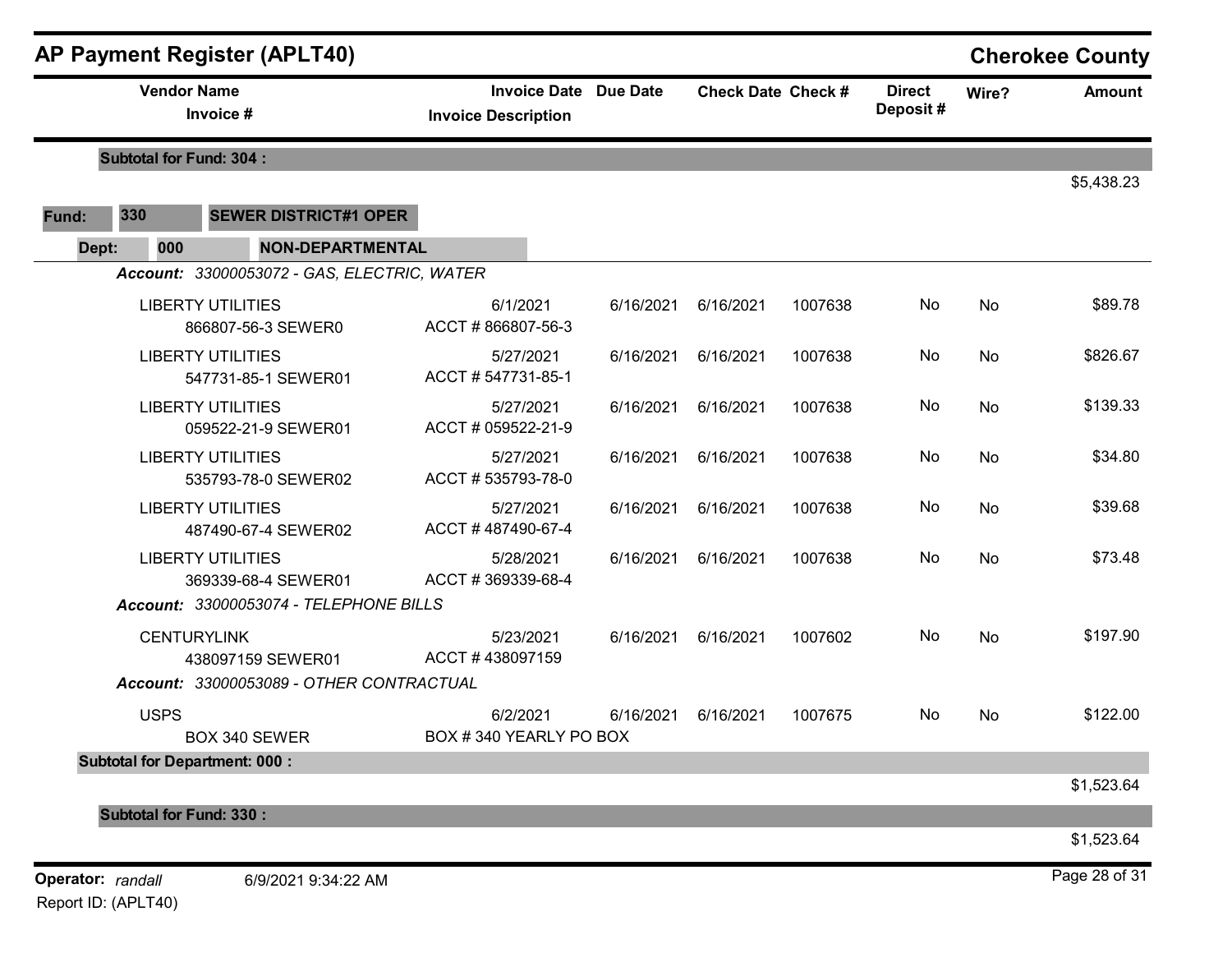|                   |     |                    | AP Payment Register (APLT40)                |                                                            |           |                           |         |                           |       | <b>Cherokee County</b> |
|-------------------|-----|--------------------|---------------------------------------------|------------------------------------------------------------|-----------|---------------------------|---------|---------------------------|-------|------------------------|
|                   |     | <b>Vendor Name</b> | Invoice #                                   | <b>Invoice Date Due Date</b><br><b>Invoice Description</b> |           | <b>Check Date Check #</b> |         | <b>Direct</b><br>Deposit# | Wire? | <b>Amount</b>          |
| Fund:             | 413 |                    | <b>ATTORNEY APPLICATION</b>                 |                                                            |           |                           |         |                           |       |                        |
| Dept:             |     | 000                | <b>NON-DEPARTMENTAL</b>                     |                                                            |           |                           |         |                           |       |                        |
|                   |     |                    | Account: 41300053089 - OTHER CONTRACTUAL    |                                                            |           |                           |         |                           |       |                        |
|                   |     |                    | <b>ARVEST BANK</b><br>616 AT                | 6/8/2021<br>ACCT 4485630001141936                          | 6/16/2021 | 6/16/2021                 | 1007593 | No                        | No    | \$54.20                |
|                   |     |                    | <b>Subtotal for Department: 000:</b>        |                                                            |           |                           |         |                           |       |                        |
|                   |     |                    |                                             |                                                            |           |                           |         |                           |       | \$54.20                |
|                   |     |                    | <b>Subtotal for Fund: 413:</b>              |                                                            |           |                           |         |                           |       | \$54.20                |
|                   |     |                    |                                             |                                                            |           |                           |         |                           |       |                        |
| Fund:             | 460 |                    | <b>VIN</b>                                  |                                                            |           |                           |         |                           |       |                        |
| Dept:             |     | 000                | <b>NON-DEPARTMENTAL</b>                     |                                                            |           |                           |         |                           |       |                        |
|                   |     |                    | Account: 46000053300 - MISC PAID OUT        |                                                            |           |                           |         |                           |       |                        |
|                   |     |                    | <b>ARVEST BANK</b><br>616 SH5               | 6/8/2021<br>ACCT 4485630001141712                          | 6/16/2021 | 6/16/2021                 | 1007594 | No                        | No    | \$121.83               |
|                   |     |                    | <b>Subtotal for Department: 000:</b>        |                                                            |           |                           |         |                           |       |                        |
|                   |     |                    |                                             |                                                            |           |                           |         |                           |       | \$121.83               |
|                   |     |                    | <b>Subtotal for Fund: 460:</b>              |                                                            |           |                           |         |                           |       |                        |
|                   |     |                    |                                             |                                                            |           |                           |         |                           |       | \$121.83               |
| Fund:             | 490 |                    | <b>SPECIAL LAW ENFORCEM</b>                 |                                                            |           |                           |         |                           |       |                        |
| Dept:             |     | 000                | <b>NON-DEPARTMENTAL</b>                     |                                                            |           |                           |         |                           |       |                        |
|                   |     |                    | <b>Account: 49000053300 - MISC PAID OUT</b> |                                                            |           |                           |         |                           |       |                        |
|                   |     |                    | ARVEST BANK                                 | 6/8/2021                                                   | 6/16/2021 | 6/16/2021                 | 1007593 | No                        | No    | \$3.23                 |
|                   |     |                    | 616 SH                                      | ACCT 4485638000228604                                      |           |                           |         |                           |       |                        |
|                   |     |                    | <b>ARVEST BANK</b><br>616 SH                | 6/8/2021<br>ACCT 4485638000228604                          | 6/16/2021 | 6/16/2021                 | 1007593 | No                        | No    | \$125.98               |
|                   |     |                    |                                             |                                                            |           |                           |         |                           |       |                        |
| Operator: randall |     |                    | 6/9/2021 9:34:22 AM                         |                                                            |           |                           |         |                           |       | Page 29 of 31          |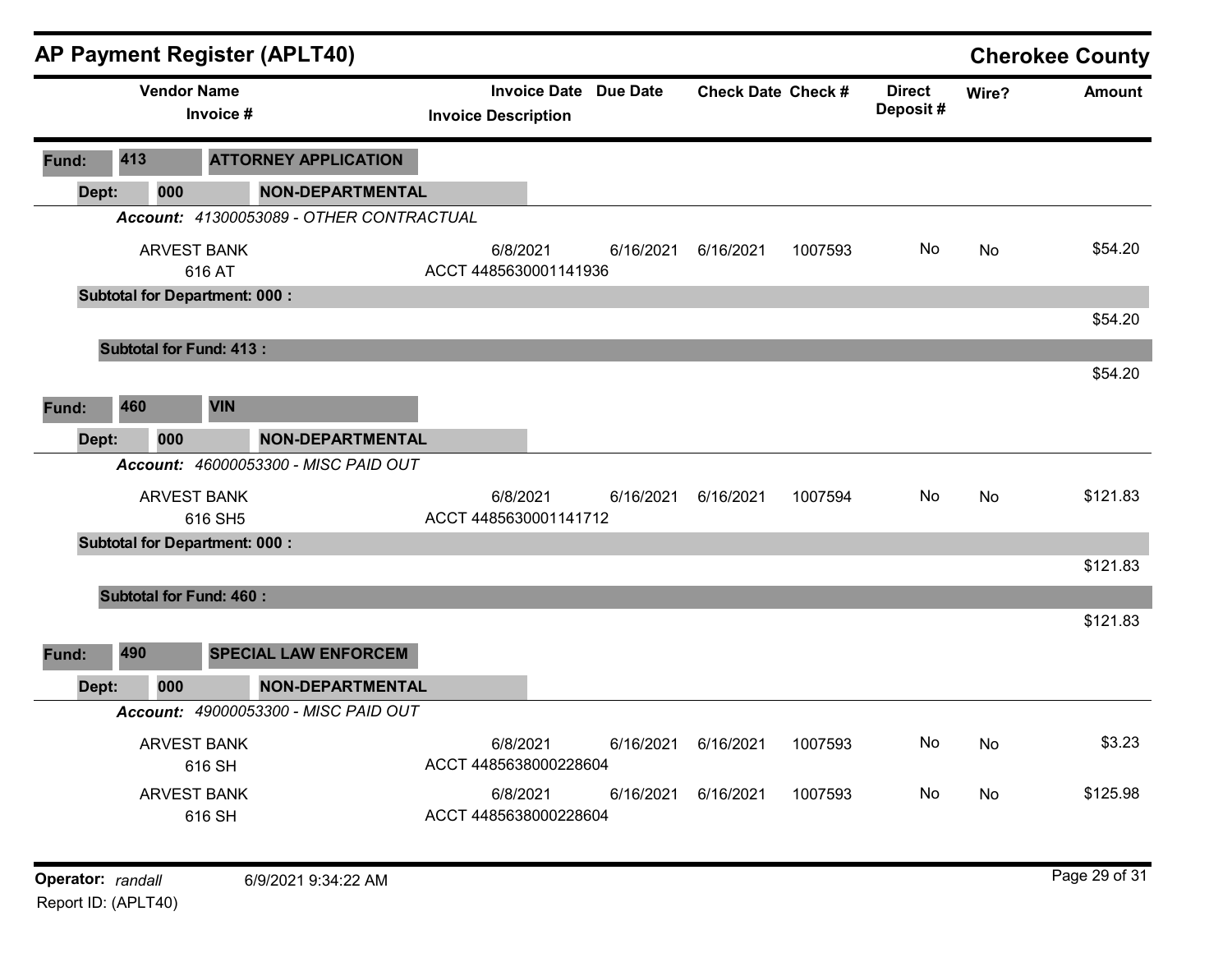| <b>AP Payment Register (APLT40)</b>    |                                                            |           |                           |         |                                   |       | <b>Cherokee County</b> |
|----------------------------------------|------------------------------------------------------------|-----------|---------------------------|---------|-----------------------------------|-------|------------------------|
| <b>Vendor Name</b><br>Invoice #        | <b>Invoice Date Due Date</b><br><b>Invoice Description</b> |           | <b>Check Date Check #</b> |         | <b>Direct</b><br>Deposit#         | Wire? | <b>Amount</b>          |
| SOUTHERN UNIFORM & EQUIPMENT<br>118373 | 5/27/2021<br><b>INV 118373</b>                             | 6/16/2021 | 6/16/2021                 | 1007665 | No                                | No    | \$19.50                |
| <b>ARVEST BANK</b><br>616 SH1          | 6/8/2021<br>ACCT 4485630001141720                          | 6/16/2021 | 6/16/2021                 | 1007593 | No                                | No    | \$72.90                |
| <b>Subtotal for Department: 000:</b>   |                                                            |           |                           |         |                                   |       |                        |
|                                        |                                                            |           |                           |         |                                   |       | \$221.61               |
| <b>Subtotal for Fund: 490:</b>         |                                                            |           |                           |         |                                   |       |                        |
|                                        |                                                            |           |                           |         |                                   |       | \$221.61               |
|                                        |                                                            |           |                           |         | Total for Bank 1 Account 1120298: |       | \$186,304.31           |
|                                        |                                                            |           |                           | *****   | <b>Total Invoices Paid:</b>       |       | \$186,304.31           |